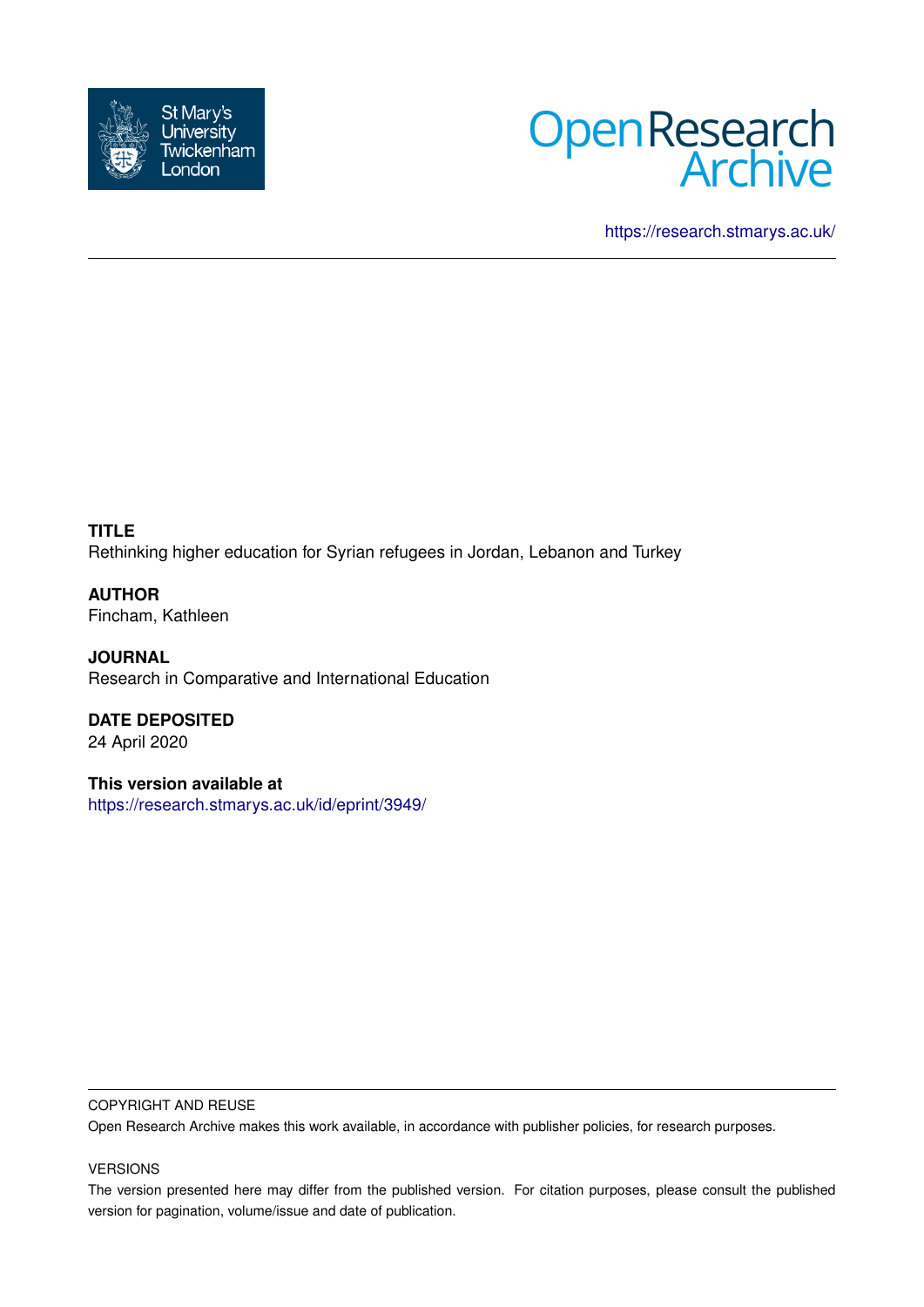



<https://research.stmarys.ac.uk/>

**TITLE** Rethinking higher education for Syrian refugees in Jordan, Lebanon and Turkey

**AUTHOR** Fincham, Kathleen

**JOURNAL** Research in Comparative and International Education

**DATE DEPOSITED** 24 April 2020

**This version available at** <http://research.stmarys.ac.uk/id/eprint/3949/>

#### COPYRIGHT AND REUSE

Open Research Archive makes this work available, in accordance with publisher policies, for research purposes.

#### VERSIONS

The version presented here may differ from the published version. For citation purposes, please consult the published version for pagination, volume/issue and date of publication.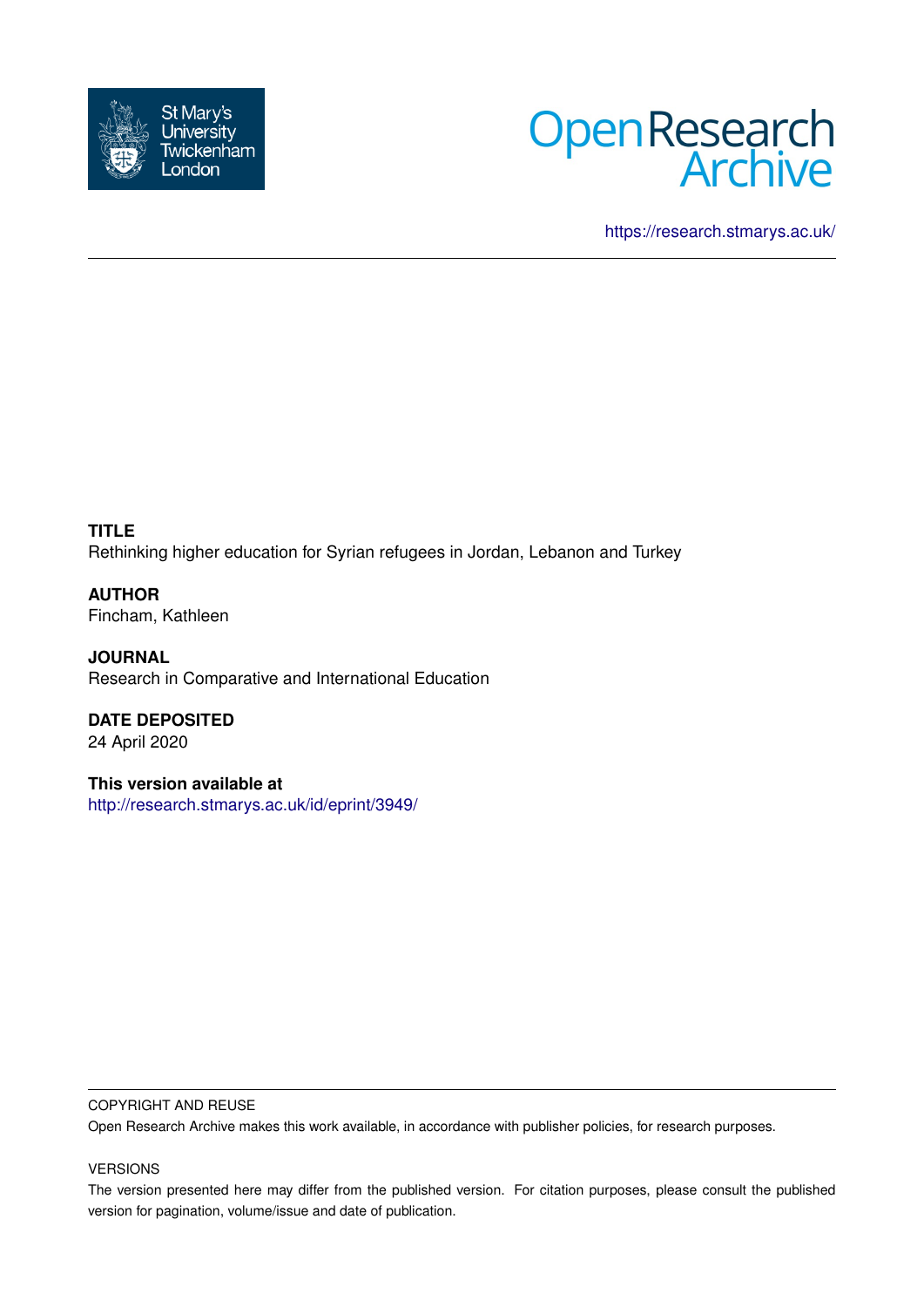# Rethinking higher education for Syrian refugees in Jordan, Lebanon and Turkey

# Introduction

Despite the importance of higher education for refugees, access is severely limited, and globally, only 1% of refugees attend university (UNHCR 2017). Where higher education is available for refugees, it is not always accessible, nor is it always acceptable to individuals and communities. Moreover, available higher education opportunities for refugees are not always adaptable to their particular needs. From a Capabilities perspective, higher education on offer for refugees does not always increase their 'functionings' – the ability to be or do what is valuable to the individual. It also does not always enable an expansion of refugees' 'capabilities' – their freedoms and opportunities to achieve the effectively possible (Sen 1992, Robeyns 2003, Vaughn 2007). As a result of the inadequate attention paid to higher education within contexts of displacement, there are research gaps in relation to the availability of higher education for refugees, refugees' access to these opportunities, refugees' expectations from higher education and their experiences within it. Where research has been conducted in this area, many studies have not met the standards of academic rigour.

Using empirical qualitative research (with focus groups as the primary research method), this paper is a critical investigation into Syrian refugees' interest in, access to and experiences within higher education opportunities provided for them by local and international partners within the Middle East and North Africa (MENA) region. The war in Syria has been widely regarded as one the biggest humanitarian crises of modern times and resulted in an influx of millions of refugees into neighbouring countries (particularly Jordan, Lebanon and Turkey). Within this context, key questions raised in relation to higher education include: What higher education opportunities are currently available for Syrian refugees in Jordan, Lebanon and Turkey? How do refugees engage with these opportunities (i.e. accessibility, acceptability)? To what extent are these opportunities adaptable to the needs, desired functionings and capabilities of refugees?

This paper aims to address these questions by examining the availability, accessibility, acceptability and adaptability of higher education opportunities currently on offer for Syrian refugees in Jordan, Lebanon and Turkey. *Availability* looks at the existence of higher education opportunities (of all types and at all levels) currently on offer for refugees within these country contexts. *Accessibility* is an analysis of the direct and indirect barriers faced by particular groups of refugees in relation to accessing the higher education opportunities that are available to them ('conversion factors'). *Acceptability* is an analysis of how higher education can actually be of use to refugees, not only in seeking employment, but also in supporting their overall well-being and enabling them to achieve desired functionings. Finally, *Adaptability* is an analysis of the efforts of higher education systems, institutions and providers to promote inclusiveness and to be flexible towards the particular needs of refugees (rather than the other way around) to enable them to turn education resources into capability sets (Tomasevski 2006).

The paper argues that while higher education opportunities for refugees are becoming increasing available within these contexts (although demand is far from being met), the accessibility, acceptability and adaptability of these opportunities to the needs of refugees remain problematic as they are being conceptualized with reference to a decontextualized and homogenized universal (Western) male subject. Moreover, as higher education for refugees is being conceptualized through neoliberal discourse, the overarching aim is to improve employment outcomes, produce a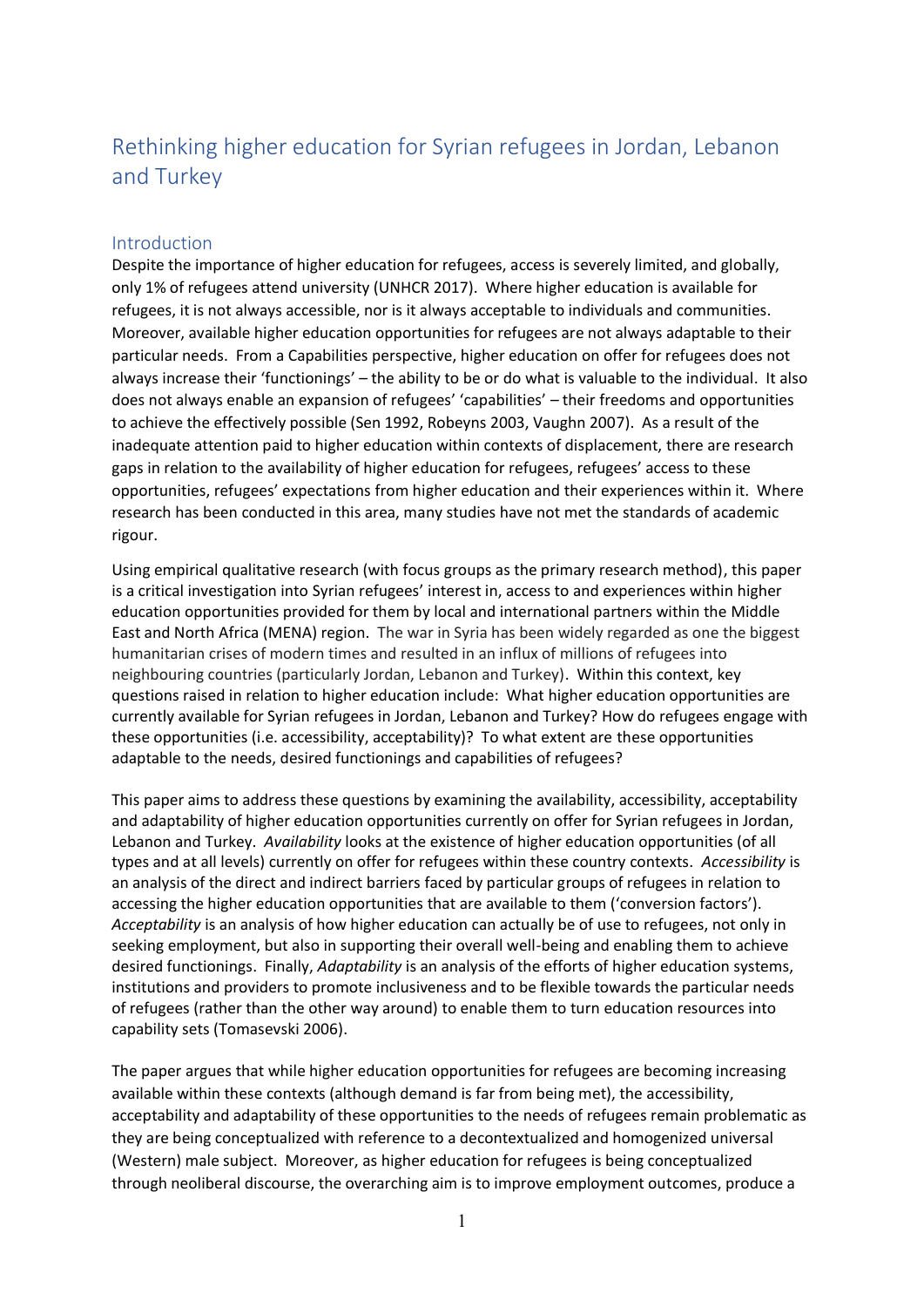skilled workforce and drive post-conflict reconstruction. However, this one-size fits all approach to higher education, with predetermined notions of refugees' desired functionings, fails to address the non-financial aspects of welfare and refugees' other capabilities (e.g. being part of a community, being respected, etc.) In this way, higher education, as it is currently conceptualised and operationalized within refugee contexts, is falling short of enabling young people to live lives that they have reason to value (Sen 1992).

#### **Background**

It is estimated that two-thirds of the world's refugees live in contexts of protracted displacement (Sheehy 2014). In such contexts, refugees often face challenges of protection and human rights, including confinement to camps, restricted movement and/or difficulties in service access in urban areas. Refugees are often unable to access the full cycle of education, earn livelihoods or develop sufficient resilience for self-reliance and meaningful participation in civil society.

Education, which has traditionally been considered to be a foundational component of long-term development assistance, is increasingly being included in humanitarian relief efforts (UNHCR 2017). Although it is gaining traction, in terms of humanitarian assistance, higher education for refugees still remains low on the agenda and has been perceived as a luxury in contexts without universal primary or secondary education. In most humanitarian crises, this age group is overlooked because they fall outside the more vulnerable category of school-aged children, and limited resources tend to restrict aid to compulsory education (primary school) (Chatty 2016). Indeed, costs for higher education remain elevated in comparison with primary or secondary education, and tertiary education programmes require multi-year donor commitment to enable students to graduate (Sheehy 2014). Moreover, critics argue that investment in higher education is likely to benefit only a small and elite group of refugees (Dryden-Peterson 2010).

Yet, humanitarian professionals argue that higher education is particularly important for refugees as it can provide many social and economic benefits for individuals and communities (Sheehy 2014). For individuals, higher education can help to combat feelings of stagnation and hopelessness, support the process of self-actualization, promote the development of active social networks and facilitate refugees' social integration into the host society. It can also provide individuals with the knowledge and skills they need to achieve better livelihood prospects, enhance their opportunities for economic self-reliance, facilitate their economic integration into local economies and enable their greater participation and leadership possibilities in civic and public life (e.g. serve as role models for children and youth) (Sheehy 2014). For governments, higher education has the potential to foster social stability and cohesion and grow and sustain the economy. Moreover, higher education has the potential to create a well-educated and skilled labour force that the business sector can then access (UNHCR 2016). During post-conflict reconstruction, educated refugees are the human capital that can play an important role in rebuilding local, national and regional institutions and provide teachers for schools (Sheehy 2014).

Refugees themselves may have various motivations for wanting to undertake higher education, including the instrumental – to achieve a given end, such as employment (Brown and Scase 1994; Saiti and Prokopiadou 2008; Townsend 2003; Street, Kabbani and Al Oraibi 2006), the intrinsic – to achieve personal satisfaction (Collier, Gilchrist and Phillips 2003; Pasternak 2005) and the social – to secure an advantageous position in society (Antonio 2004; Mullen 2009). In one of the only studies specifically focused on exploring the needs and motives of Syrian university students, Al-Fattal and Ayoubi's (2013) data reveals that there are essentially three dimensions related to how and why Syrian young people make decisions about their higher education. These are needs and motives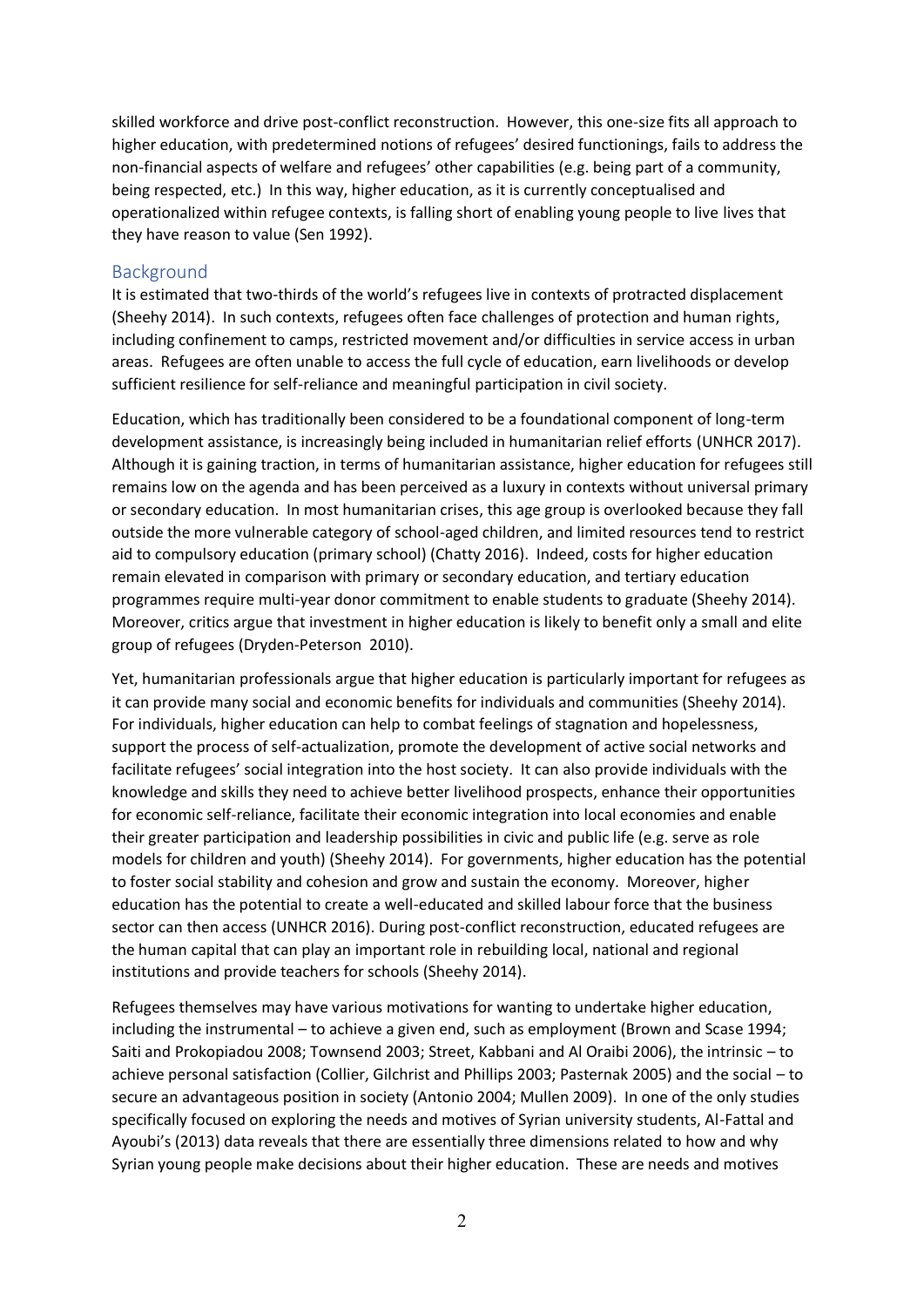related to 'the self', 'the social' and 'the souk' (market). *Self* needs and motives include a general love of knowledge, intrinsic interest in the subject matter and a desire for personal development, empowerment, a sense of achievement and enhanced self-esteem. On the other hand, *social* needs and motives include family expectations and traditions, belonging to a local community, developing friendships, social networking, achieving an advanced social position and gaining respect from the community. Finally, *souk* (market) needs and motives include improvement of job prospects and employability, increased future earnings, financial security, a comfortable standard of living, economic self-sufficiency and financial and social independence. The Al-Fattal and Ayoubi study (2013) reveals that Syrian young people often have multiple motivations for undertaking tertiary education, and these motivations may overlap in complex ways. For example, economic needs and motives may have social or familial dimensions, such as when young people intend (or are expected) to take over parents' or family businesses.

Additionally, Buckner (2013) notes that there are gendered dimensions as to why Syrian males and females might decide to undertake higher education. Within the Syrian community, gender has traditionally been an important mediating factor in determining the link between higher education and employment. In line with other MENA countries, Syria has had a very low rate of female labour force participation with only 15.1% of the entire labour force being female (Kabbani and Kamel 2009). However, despite overall low labour force participation rates for women, attending higher education has facilitated Syrian females' entry into the labour market significantly. While males with primary schooling have been those with the lowest rates of unemployment, females with the lowest rates of unemployment have had higher education. This can be explained through the socially and culturally constructed gender roles and obligations in Syrian society (Buckner 2013). Because of the pressure on Syrian males to earn a salary to provide for their families (the 'breadwinner's burden'), many men must accept any available job. On the other hand, as Syrian women are not considered to be primary breadwinners for their families, cultural norms discourage all but professional employment for women. This has traditionally meant that Syrian females have not entered the labour force unless they could obtain a professional job. As a result, higher education has been a much more powerful mechanism for female entry into the labour market, and there has been a dramatic increase in the number of working females in Syria and in neighboring countries with university credentials. On the other hand, as Syrian females are not considered to be primary breadwinners, they have had the relative luxury of being able to study for reasons of intrinsic satisfaction rather than expected employment outcomes (Kabbani 2009, Buckner 2013). Although these studies on Syrian youth predate the refugee crisis, these same themes need to be explored and taken up within refugee contexts.

Despite the importance of higher education for refugees, access is severely limited and many of the brightest and most ambitious young Syrians have not had the opportunity to start university or have had their education abruptly disrupted (Ward 2014). Syrian refugees in the MENA region face a very unique situation: not only are their participation rates in higher education lower than those of their peers in host countries, participation of refugees in higher education is lower than the Syrian access rate before 2011 (EU 2016). Before the war in Syria, approximately 20% of the age group 18-24 was in higher education. Today, this has dropped dramatically to almost half, and less than 5% of the more than 400,000 of this age group who have fled the country have access to higher education (EU 2016). This indicates a considerable unmet demand for higher education amongst refugees living in exile.

When access to higher education for refugees is severely limited or non-existent, children and young people may become less motivated to enroll in and complete primary and secondary school (Sherab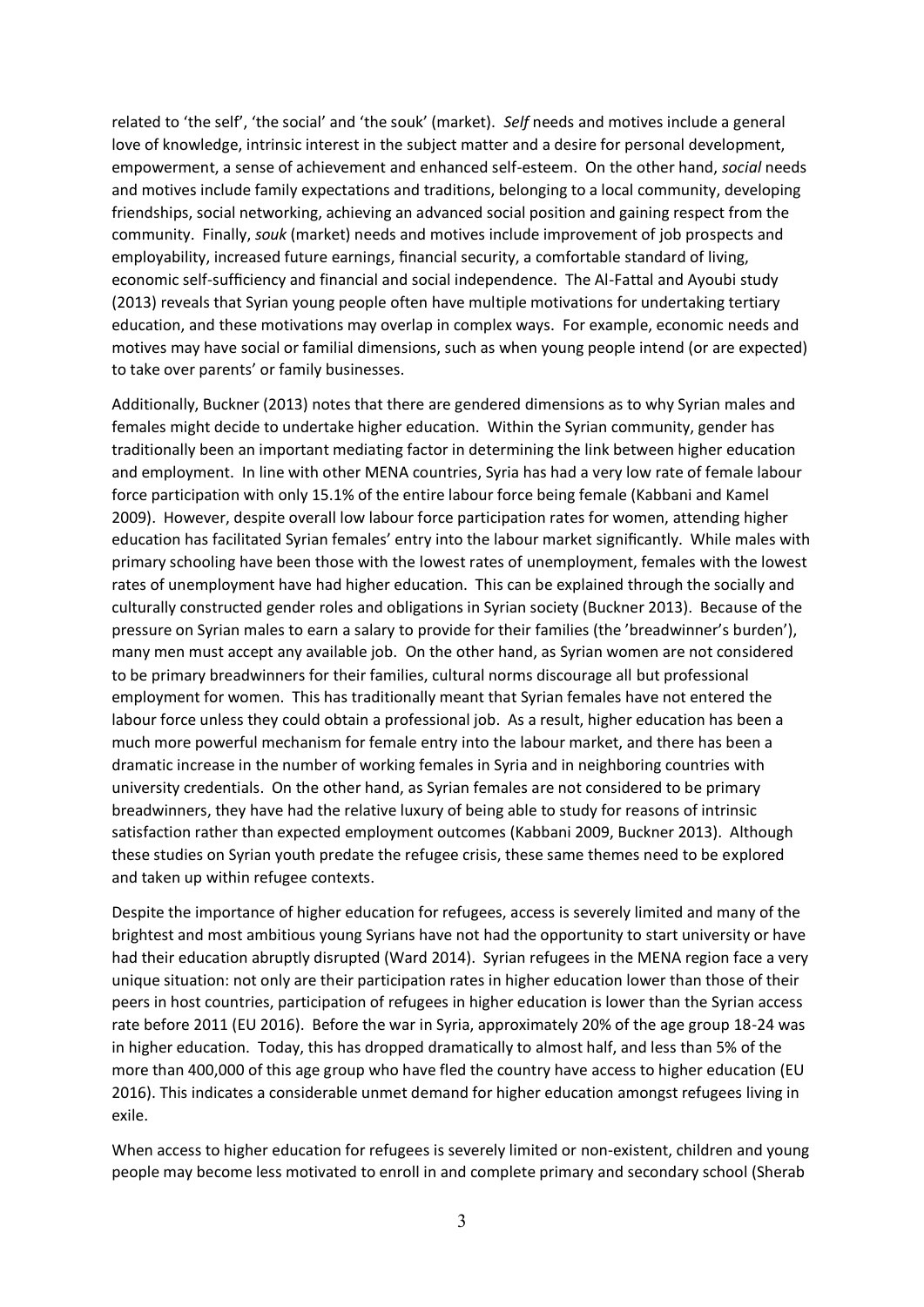and Kirk 2016). Lack of higher education opportunities, unequal access to these opportunities, and/or the wrong type of education can also contribute to regional insecurity and instability and increase refugee's vulnerability to a range of undesirable outcomes, including criminal activity, radicalization or fighting for young men, and early or forced marriage for young women (Watenpaugh, Fricke and King 2014a; UNESCO 2011). When refugees are in need of a better future, they may consider desperate measures and become vulnerable to human traffickers.

It is against this backdrop that Western donors, bilateral and multilateral organizations and INGOs have been working with local partners to provide higher education opportunities for Syrian refugees in the neighbouring countries of Jordan, Lebanon and Turkey. The complex national and regional contexts in which this research takes place are discussed below.

# Research Context

Since the civil war broke out in March 2011, an estimated 11 million Syrians have fled their homes, and one-quarter of the Syrian population are now refugees or asylum seekers (UNHCR 2019). Within Syria, approximately 6.6 million people are internally displaced, and within the wider MENA region (Turkey, Lebanon, Jordan, Egypt and Iraq), 5,568,215 Syrian refugees are currently registered with UNHCR (Migration Policy Centre 2016; UNHCR 2020). This research focuses on the country contexts of Jordan, Lebanon and Turkey – the countries hosting the largest number of Syrian refugees.

# Jordan

Higher education in Jordan is relatively new. It began in 1958 with the establishment of Teachers' House (*Dar Al-Mu'lemeen*), a two-year teacher training college. This was followed by the establishment of the first university in the country (the University of Jordan) in 1962 and the first private university (Al-Ahliyya Amman University) in 1989. Jordan currently has 10 public universities (generally offering a full range of bachelor's, master's and doctoral degrees), 21 private universities (offering primarily bachelor's degrees) and 51 community colleges. Jordan is also a regional pioneer in online education through providers, such as *Edraak*<sup>1</sup> . These different types of opportunities have been made available to expand higher education access to different demographics of young people within the country. In Jordan, almost 236,000 students are enrolled in higher education (67% of them in public institutions), representing 30% of the total Jordanian population of that age group (Jordan MoHE 2015).

Jordan is currently hosting 655,435 Syrian refugees (approximately 9% of the country's population) and nearly 10,000 Palestinian refugees from Syria, making it the country hosting the sixth highest number of refugees in the world (UNHCR 2020, Human Rights Watch 2014, UNRWA 2020). The majority of refugees in Jordan (predominantly from regime-controlled areas centred around the southern Syrian city of Dera'a) are registered with UNHCR in the Amman, Mafraq, Irbid and Zarqa governorates in the northwest of the country. Most refugees (approximately 80%) in these areas live outside of camps in urban and peri-urban areas where competition for resources and services with the host Jordanian community is most intense (UNHCR 2016, Watenpaugh, Fricke and Seigel 2013). The remainder of refugees (approximately 20%) live in camps run by UNHCR, the main camps being: Za'atari – housing 80,000 refugees, Azraq – housing 54,000 refugees, and Emirati-Jordanian – housing 7,400 refugees (UNHCR 2016, World Bank 2016). Located near the city of Mafraq close to the border with Syria, Za'atari Camp is one of the world's largest refugee camps and is in effect Jordan's fourth largest city (Watenpaugh, Fricke and Seigel 2013). Only 8% of Syrian refugees in Jordan are participating in higher education (EU 2016b). This is due to a complex array of factors,

<sup>1</sup> <https://www.edraak.org/en/>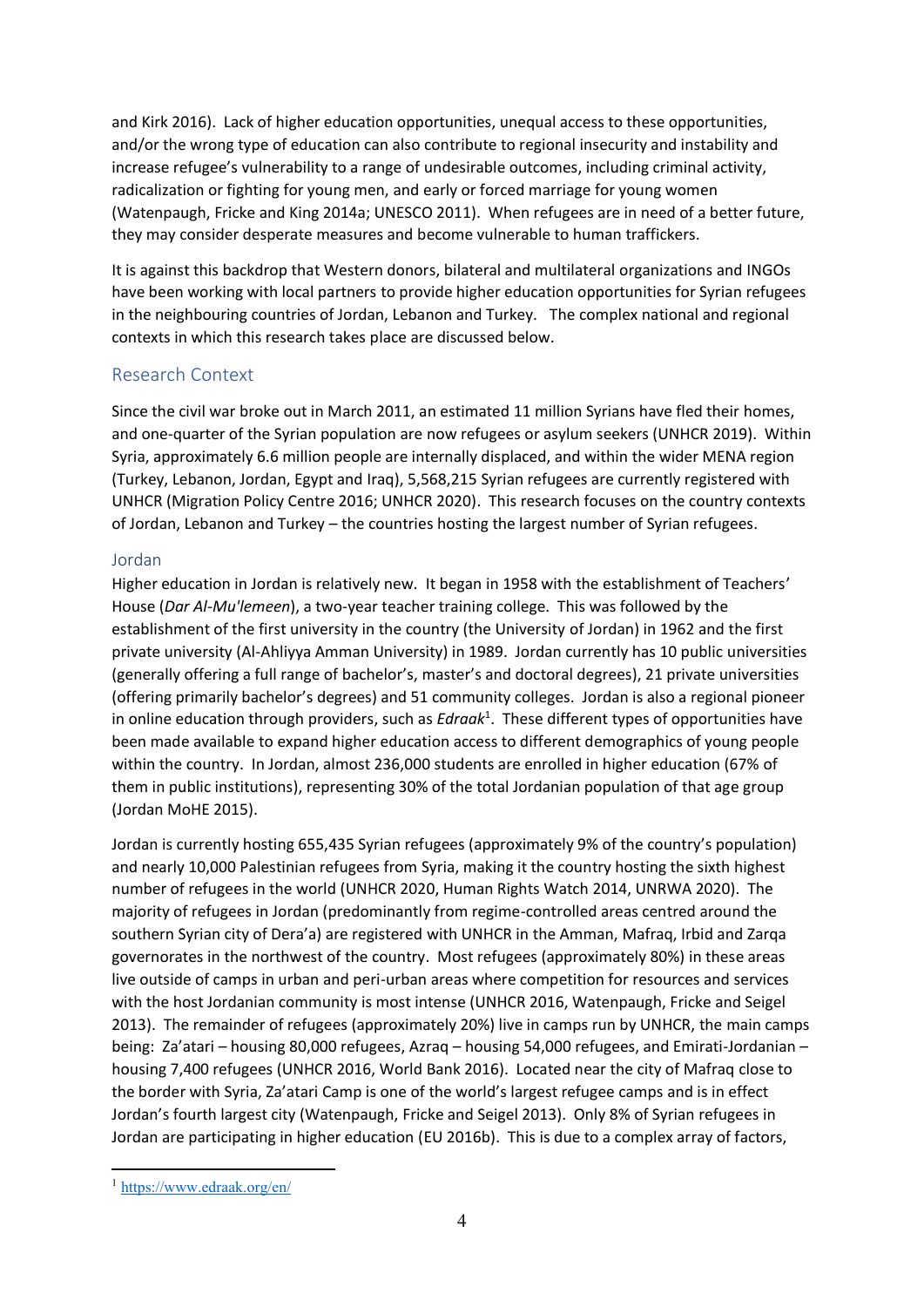including financial hardship and the higher cost of living in Jordan, refugees' lack of identity documentation and proof of former study, institutional rigidity and the incapacity of Jordanian higher education institutions to absorb vast numbers of refugees. To address this need, international and local providers have focused on ways to increase access to higher education opportunities for refugees through scholarship programmes and increased provision of vocational training/technical studies and online education programmes.

While the government of Jordan has generally adhered to the humanitarian principles of refugee assistance and has provided Syrian refugees with a high degree of safety and security, the country is facing mounting economic, environmental, and social pressures (Watenpaugh, Fricke and Seigel 2013). Consequently, some policymakers have expressed concern that helping Syrians to access higher education will disadvantage young Jordanians in a state system that is already under pressure (Watenpaugh, Fricke and Seigel 2013). As a result, Jordan is becoming increasingly inhospitable for refugees, which has resulted in their inability to move around the country freely, as well as their sometimes difficult interactions with Jordanian authorities and the general population (UNHCR 2016). These tensions have influenced Syrian refugees' interest in, access to and satisfaction with higher education opportunities in the country (Watenpaugh, Fricke and Seigel 2013). Higher education is often strongly linked to the perception of employment outcomes. However, until recently, Syrians have not been entitled to work in Jordan, as the government was worried that they would push down wages, take jobs from Jordanians and be encouraged to stay permanently, stirring up resentment amongst the local population (Knell 2016).

#### Lebanon

Compared to Jordan, higher education in Lebanon is well-established. However, a distinctive feature of higher education in Lebanon is that it has historically been provided by private institutions (primarily missionaries), beginning formally in 1866 when the American Evangelical Mission established the Syrian Evangelical College, which was renamed the American University of Beirut in 1920. The Lebanese University, which was initially founded in the late 19th century to educate women, officially became a co-ed university in 1992. It remains the only public university in Lebanon. Today, there are 32 private universities, 1 public university (the Lebanese University) and 10 institutes of higher education in the country offering a wide variety of educational opportunities (Lebanon MoHE 2016). The vast majority of Lebanon's universities were established after the end of the Lebanese Civil War (circa 1990) and are associated with a single religious group, political party or politician and draw students from a limited geographical range and social demographic. In 2007, around 160,000 Lebanese students were enrolled in universities (45% of them in the public university) and some 100,000 students were enrolled in technical and vocational studies (only 38% of them in public institutions) (Watenpaugh, Fricke and King 2014b).

Lebanon is currently hosting 914,648 registered Syrian refugees and nearly 29,000 Palestinian refugees from Syria (as well as over 475,000 Palestinian refugees) (UNHCR 2020, Government of Lebanon 2017, UNRWA 2020). This means that one-fifth of the current population of Lebanon are Syrian refugees, and Lebanon has the highest per capita concentration of refugees in the world. Syrian refugees in Lebanon face particular challenges because of the complex history of Lebanon-Syria relations: Syria was an occupying force in the country between 1976 to 2005 and dominated Lebanon's political and economic life for 29 years, which affects how Syrian refugees are currently perceived by their Lebanese 'hosts'. Moreover, the presence of large numbers of Palestinians in the country, and their perceived role in past Lebanese conflicts has contributed to a heightened anxiety amongst Lebanese about the presence of large numbers of refugees in Lebanon (Watenpaugh, Fricke and King 2014a). This concern has manifest itself in the Lebanese government's refusal to give UNHCR permission to establish official refugee camps in the country (UNRWA 2016, Jazar 2015,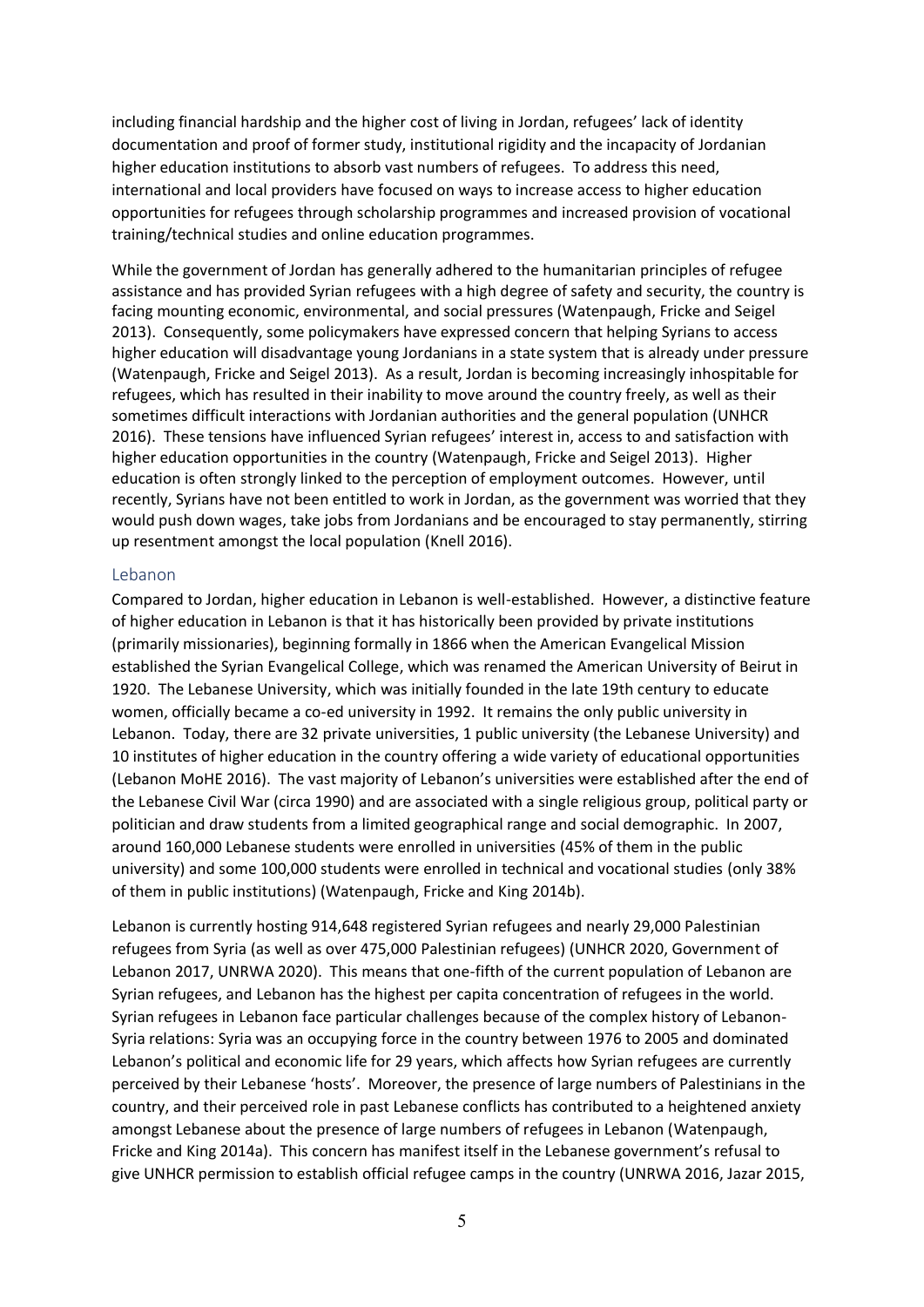Watenpaugh, Fricke and King 2014a). Thus, Syrian refugees are scattered in more than 1700 localities across the country (often in the poorest and most vulnerable neighbourhoods), often without adequate access to essential services (EU 2016a). Only 6% of Syrian refugees in Lebanon currently have access to higher education (EU 2016b). This is due to factors including financial hardship and the higher cost of living in Lebanon, refugees' lack of identity documentation, residence permits and proof of former study, institutional rigidity and the lack of capacity of Lebanese higher education institutions to absorb vast numbers of refugees. In response, international and local providers have been focusing on ways to increase access to higher education opportunities for refugees in Lebanon through scholarship programmes and increased provision of nonformal and online education programmes.

Lebanon's public services and infrastructure (fragile even before the crisis) are now under severe strain as a result of the refugee influx (Watenpaugh, Fricke and King 2014a). The tensions described above have only been intensified within the context of Lebanon's 'weak state', in which its governmental institutions are less powerful than many non-state actors. In particular, political movements and non-state paramilitary organisations organised along religious lines maintain considerable clout within the country (the most powerful being Shi'a dominated *Hezbollah*). Hezbollah is actively supporting the Syrian government headed by Bashar Al Assad in the Syrian conflict. The Syrian government is dominated by the Alawi sect (offshoot of Shi'a Islam), while the majority of the Syrian population is Sunni. As a large segment of the Lebanese population is Shi'a (estimated at 30-40%), and there are fears about the fragility of the delicate communal balance established in Lebanon at the end of the Lebanese Civil War, this has implications for Syrian refugees' experiences within educational institutions in the country, as well as in society more broadly. This history of political instability and sectarianism has created unique challenges for Syrian refugees within the Lebanese context (Watenpaugh, Fricke and King 2014a).

#### **Turkey**

Higher education in Turkey has a long history in the form of madrasas (Islamic learning institutes). The first secular university, the *Darulfünun*, was founded in 1863 as the first and only University of the Ottoman State. With the proclamation of the Turkish Republic in 1923, all Madrassas and religious schools were closed, and the *Darulfünun* was converted into Istanbul University in 1933. After the foundation of the Republic, there were four types of higher education institutions in Turkey: universities, academies, vocational schools and teacher training institutes. In 1981, tertiary education in Turkey was comprehensively reorganized and all institutions of higher education were designated as universities. Expansion of higher education throughout the country was consolidated, access to higher education was centralized, and a central university entrance exam was introduced. Student fees at public universities were also introduced, and non-profit organisations were allowed to establish private higher education institutions. Since then, both public and private universities have been controlled and regulated by the Council of Higher Education (Mizikaci 2006). The higher education sector has expanded, and the number of universities in the country has more than doubled since 2002. At present, 104 public and 72 private universities host more than five million students educating close to 40% of Turkish students (Watenpaugh, Fricke, and King 2014a).

At present, Turkey is hosting 3,585,209 Syrian refugees (approximately 3.5% of the country's population), which means it is the country hosting the world's largest number of refugees (UNHCR 2020). Some 260,000 of Syrian refugees in Turkey live in 26 state-run camps, where they have access to shelter, health, education food and social activities (UNHCR 2016a). The largest camps are located in Sanliurfa province with a total population of 115,134 refugees. However, the vast majority (about 90%) of Syrian refugees in Turkey live in urban settings (Istanbul and urban areas in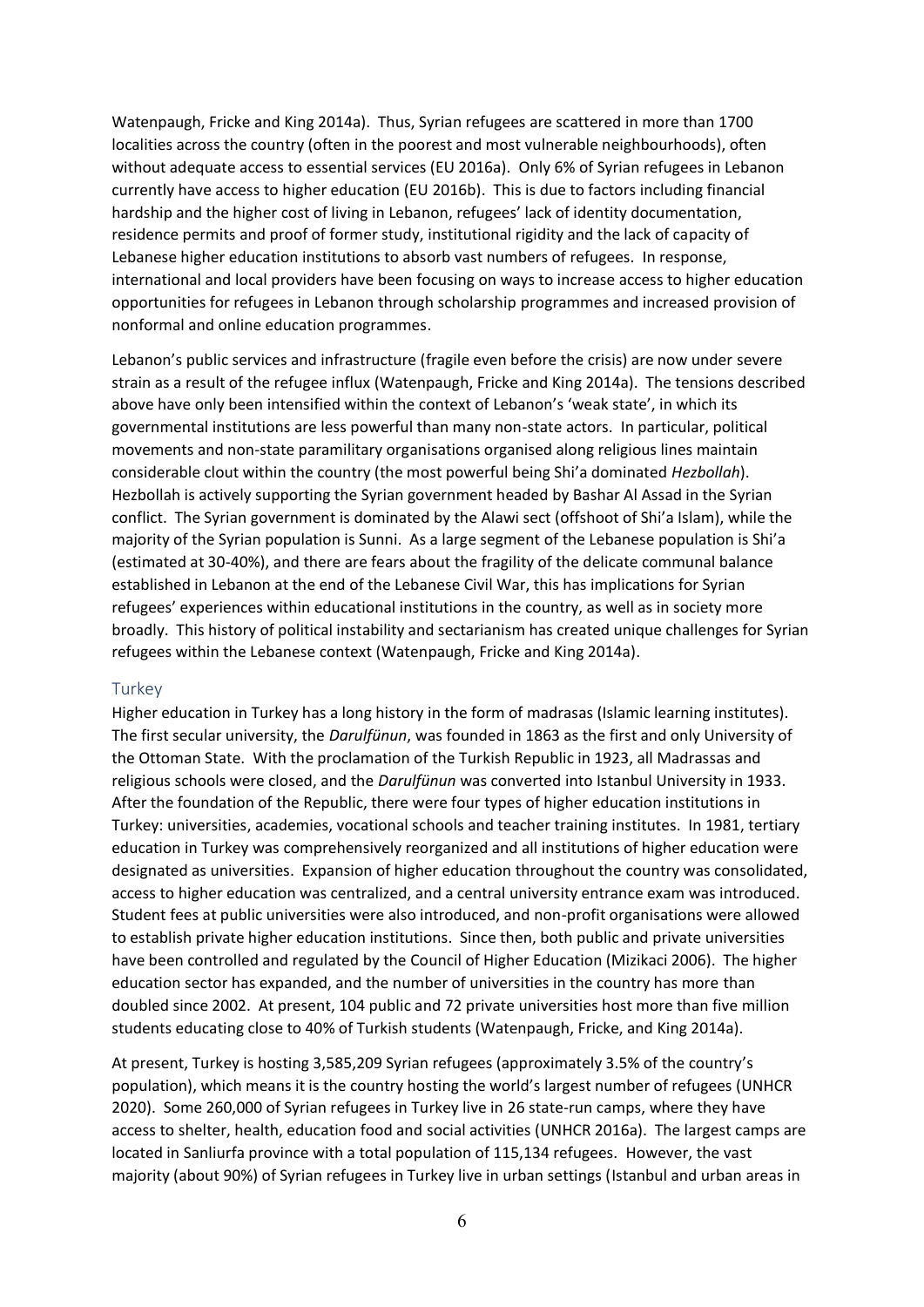the southeast provinces of Mersin, Adana, Hatay, Gaziantep and Sanliurfa) (UNHCR 2016a). Hundreds of thousands of refugees are employed illegally in factories and on farms, working long hours for less than the minimum wage. In principle, registered refugees in Turkey have access to public services, including education and healthcare (EC 2017). However, for many refugees, access to basic services is limited for various reasons, including problems in registering with local authorities and their inability to speak Turkish (EC 2017). Only 1% of Syrian refugees in Turkey currently have access to higher education (EU 2016b). To address this need, international and local providers have focused on ways to increase access to higher education opportunities for refugees in Turkey through scholarship programmes and increased provision of nonformal and online education programmes.

In contrast to Lebanon and Jordan, Turkey's large territory, population of nearly 80 million, strong economy and (until recently) relatively stable political situation have meant that Syrian refugees have imposed less of a burden on Turkey's infrastructure, including employment, housing, and natural resources - except in border provinces where the large numbers of refugees have strained public resources (Watenpaugh, Fricke, and King 2014b). Turkey is also considered to be a 'strong state', and at least in the early stages of the crisis, it largely handled the Syrian refugee crisis, including higher education, within its borders through its own programs, thus limiting the role of the UN, foreign governments, and international NGOs. Unlike in Jordan or Lebanon, the government of Turkey took proactive measures to facilitate the enrolment of Syrian youth in universities and enabled them to continue their studies in Turkey. However, as the scale of the crisis has grown, and the patience of local Turkish populations has been tested, international stakeholders have become more involved in supporting Syrians in the country, including their higher education. This has been challenging, as the Turkish government has had a longstanding reluctance to authorize foreign humanitarian involvement in the country, and external actors have faced difficulties running their own programmes, even if these programs were developed in collaboration with local partners (Watenpaugh, Fricke, and King 2014b).

Country demographics in relation to Syrian refugees are summarised in the table below.

|                        | Jordan  | Lebanon            | Turkey    |
|------------------------|---------|--------------------|-----------|
| Total # of Syrian      | 673,414 | $952,562 + 31,500$ | 3,597,938 |
| refugees               |         | Palestine Refugees |           |
|                        |         | from Syria         |           |
| % of country's         | 9%      | 20%                | 3.5%      |
| population             |         |                    |           |
| % of university-aged   | 8%      | 6%                 | 1%        |
| population enrolled in |         |                    |           |
| higher education       |         |                    |           |

### **Table 1 Country Demographics**

(UNHCR 2018, EU 2016b)

It is within these complex contexts of displacement, marginalization, chronic poverty and uncertainty that young Syrians engage with higher education opportunities provided for them by host-country governments in partnership with Western donors, bilateral and multilateral agencies and INGOs.

# Theoretical framework

As mentioned above, higher education opportunities are severely limited for refugees globally and for Syrian refugees in particular. Although the limited participation of Syrian refugees in higher education in Jordan, Lebanon and Turkey is a highly complex phenomenon, emphasis placed by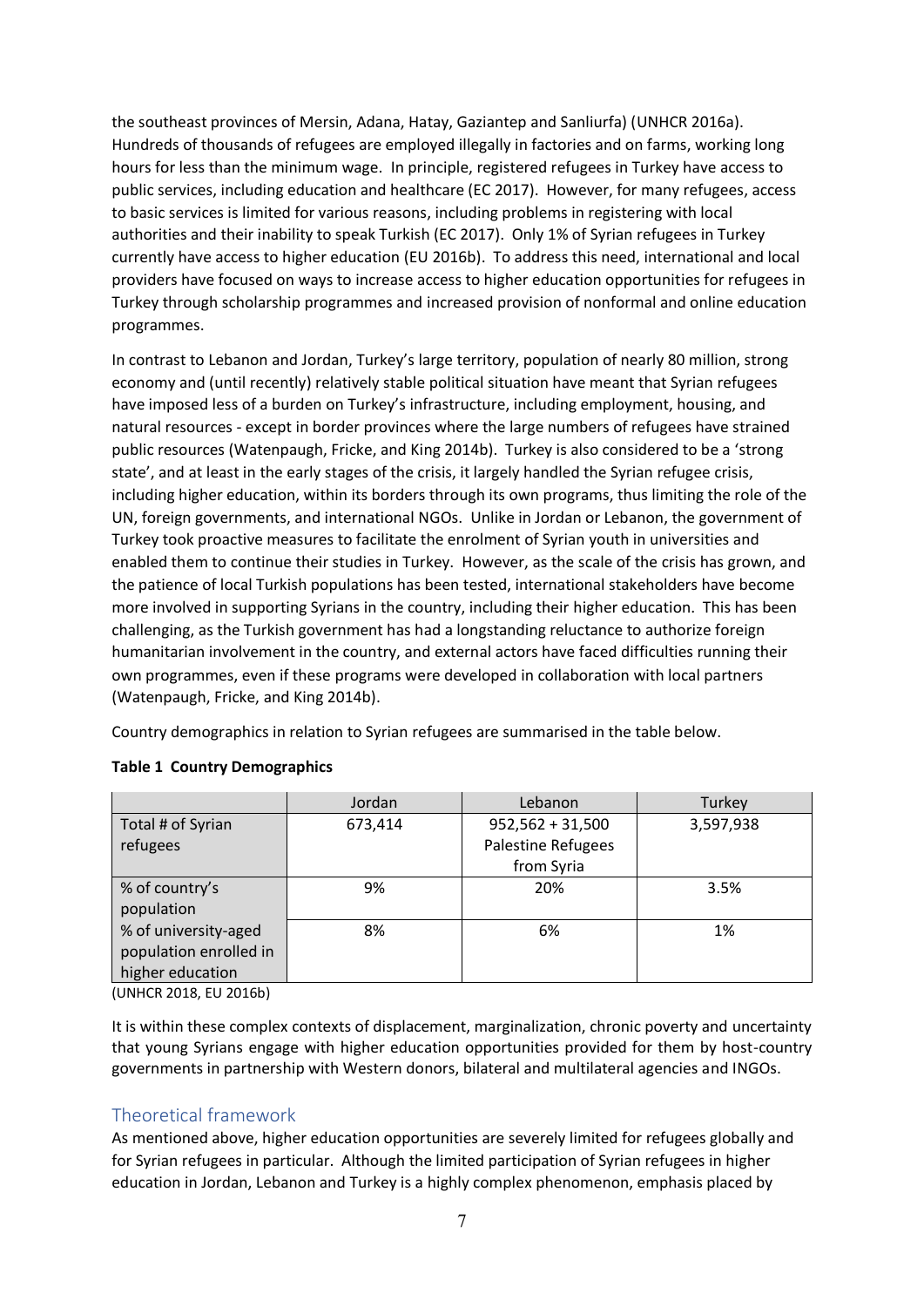governments and international agencies on initial access often simplifies the issue and obscures the real roots of the problem. While there is an emerging literature (mostly non-academic research commissioned by humanitarian organisations) which attempts to address issues of access for refugees in relation to higher education, few studies focus on the complex processes and the push/pull factors within households, communities and institutions which factor into refugees' interest in, access to, engagement with and retention in higher education (Hunt 2008).

Moreover, much existing 'grey' literature (e.g. bilateral/multilateral agency and INGO technical reports) tends to focus on higher education for refugees simply in relation to employment outcomes. However, the discussion above indicates that refugees often have multiple motivations for undertaking tertiary education, and these motivations may overlap in complex ways. Moving beyond simplistic resource-based welfare approaches to education, the capability approach recognises that different people have different motivations for undertaking higher education, as well as different educational needs within it. Therefore, this framework is particularly helpful for thinking about higher education in relation to refugees.

The capability approach is a theoretical framework that is founded on the following precepts: a) freedom to achieve wellbeing is of primary importance, and b) freedom to achieve well-being should be understood in terms of people's capabilities - their actual opportunities to do and be what they have reason to value. The main proposition of the capability approach is that education should provide people with the freedoms they need to achieve their desired functionings (i.e. to be or do what is valuable to the individual) (Sen 1992). While functionings (e.g. being literate, being educated) are realised achievements, capabilities are the effectively possible - a person's real freedoms and opportunities to achieve their desired functionings (e.g. the opportunity for a refugee to attend higher education) (Sen 1992). Education itself can be a functioning that an individual may, or may not, have the freedom to achieve. Alternatively, education can act as a conversion factor enabling other possible functionings (e.g. providing the opportunity for refugees to claim their legal rights enabled by literacy).

The capability approach acknowledges the role of social norms and discriminatory practices that may hamper an individual from converting a resource into a capability. Due to structural differences related to gender, class, ethnicity, etc., individuals differ in their ability to convert resources into 'beings' and 'doings' that are important to them. For example, a female refugee may have a legal right to freedom from domestic violence. However, her actual freedom from violence will depend on a number of other factors, such as legal literacy to understand her right, a public environment in which it is acceptable for her to seek help in the case of violence, and the existence of supporting institutions, organisations and networks (Vaughn 2007). In this way, having an equal command over resources is not the same thing as having equal opportunities.

There are a number of ways in which the capability approach represents an improvement to standard approaches to education for refugees. Central to the capability approach is a recognition of individual difference and a concern with individual capabilities. As people differ over things that are important to them, it cannot be assumed that, given the same opportunities, everyone will achieve the same functionings owing to their different perspectives on the kind of lives they wish to lead (Robeyns 2003). Similarly, the capability approach is inclusive of different framings of gender equality and empowerment, as it is concerned with what these concepts mean for particular groups of people in specific contexts (DeJaeghere and Wiger 2013). For example, in some refugee contexts, women may prioritise the elevated social status they achieve by reaffirming the nation in exile through the performance of gendered scripts (e.g. voluntary adherence to traditional cultural and/or religious codes) (Dunne et al 2017). In this way, the capability approach is particularly helpful in drawing attention to the non-financial aspects of welfare and refugees' other desired capabilities in and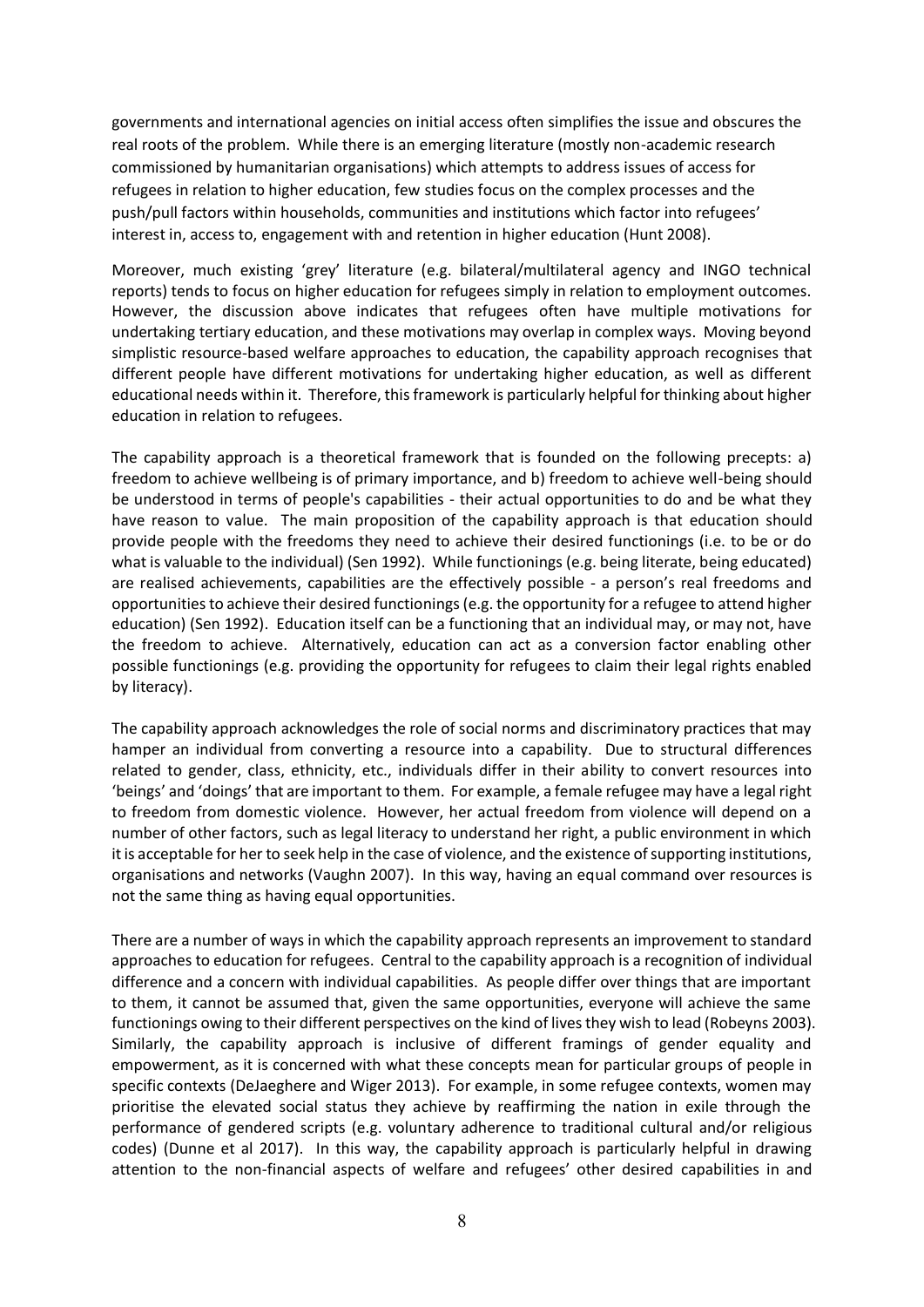through education (e.g. being part of a community, being respected by others, etc.) This stands in contrast to theoretical and practical approaches that only focus on people's levels of resources, income or fulfilment of basic needs (Vaughn 2007).

Moreover, sensitivity to social context and individual difference within the capability approach enables a comparison of how free refugees genuinely are to participate in education and to gain from it (rather than merely looking at the distribution of educational resources within refugee contexts). As the capability approach focuses on what is valuable to the individual rather than collective outcomes at the societal level (as is frequently the case with human capital and structuralist approaches to education), refugees' agency and empowerment to make choices between different functionings becomes foregrounded as centrally important (Vaughn 2007).

However, there are also a number of challenges with this approach. First, there is the challenge of measurement: how is it possible to tell which capabilities a refugee really values and whether they have adapted their preferences to suit a situation of disadvantage? (e.g. prolonged displacement within a camp setting). Also, in terms of education for children, or women within conservative communities, to what extent should their stated preferences be taken into account (e.g. if they say it is not valuable for them to pursue education) or attributed to a type of 'false consciousness'? (Sen 1999). Moreover, in Sen's approach, education is assumed to be an unquestioned force for good. However, a number of educational theorists have concluded that engagement with education can actually diminish an individual's capabilities, for example through violence within educational spaces, or through reinforcement of particularly harmful cultural and social structures, such as gender inequality within education (Vaughn 2007). There have also been debates about whether it is possible to identify core educational capabilities which should be guaranteed to all (Nussbaum 2000). Despite its shortcomings, the capability approach moves beyond the human capital focus on economic productive capacities to focus on the relationship between education and the expansion of an individual's overall capability set (Vaughn 2007).

It is within the conceptual framework discussed above that this research attempts to move beyond resource-based welfare approaches to education for refugees (e.g. number of school/university places) and reconceptualise the rights of refugees *to*, *in* and *through* education. Tomasevski's '4A' framework (availability, accessibility, acceptability and adaptability of education opportunities), discussed earlier, is a helpful analytical tool to map concepts of capabilities/functionings/conversion factors onto higher education structures and policies on offer for refugees in the three country contexts (Tomasevski 2006).

# Methodology

This paper reports on qualitative empirical research conducted with Syrian refugee youth in and out of higher education in Jordan, Lebanon and Turkey as part of a wider research project funded by a large INGO and multilateral aid agency focused on investigating Syrian youths' perspectives and experiences of higher education opportunities for refugees in the MENA region. Research in the three country contexts took place in the months of January and February 2017, with fieldwork in each country lasting approximately two weeks.

An interpretivist theoretical perspective was adopted for the study in order to privilege youth perceptions of the availability, accessibility, acceptability and adaptability of higher education opportunities for Syrian refugees in these countries (Tomasevski 2006). Qualitative research methods were used to enable local, individual and marginalized viewpoints to emerge. The main research method used were focus groups, which enabled a large amount of data to be collected within a short timeframe and provided a comfortable research environment for participants (discussed in more detail below).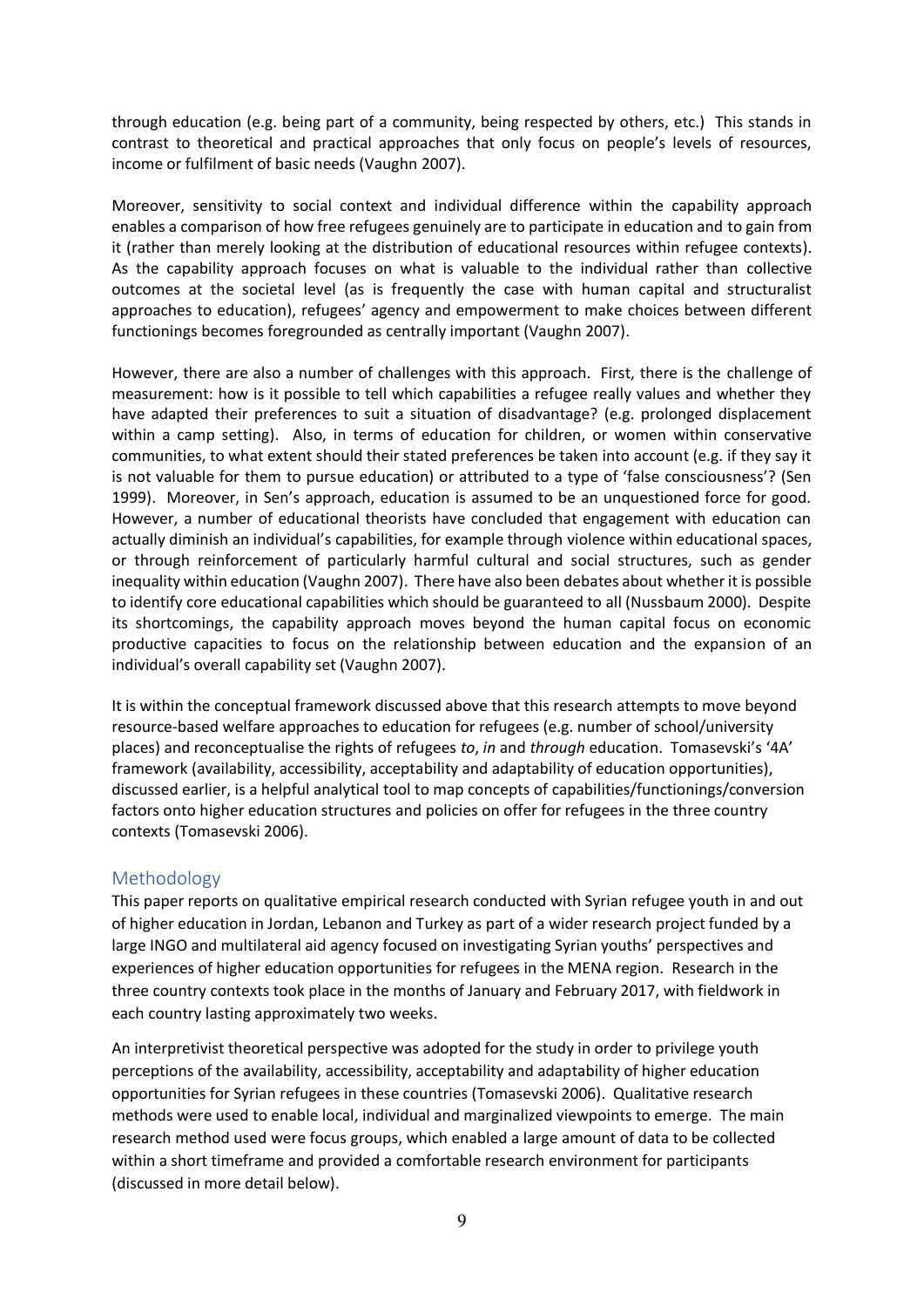The lead researcher for this study (and the author of this paper) is an academic based at a UK university with extensive experience living, working and researching in the region. As a native Canadian married to a native of the region in which the research took place (and therefore, attached to a local tribe), the lead researcher was simultaneously an insider and an outsider with respect to the research context. In each country, the lead researcher was accompanied by a local research assistant, who was a trained researcher selected by the partner organisations. Fieldwork for the study was conducted with the help of the INGO and multilateral aid agency and their local partners in Jordan, Lebanon and Turkey who made choices regarding focus countries, cities and participants and who facilitated access to the refugees. Interview contexts were specifically chosen to reflect the broad range of educational experience amongst Syrian refugee youth in the region. Moreover, strategic sampling was used to recognize the existence of multiple perspectives within the Syrian refugee youth populations in the three country contexts, including youth in urban, camp and rural settings, youth in public and private universities leading to degree qualifications, youth in technical and vocational education and training (TVET) leading to diploma qualifications, youth in non-formal and online education (often unaccredited) and youth out of higher education (including individuals who were unable to access or remain in higher education despite expressing interest in doing so) (please see Table 2, below). Within these contexts, an equal number of male and female participants were sought (where possible). Participants were also selected based on their availability and their interest to participate in the study. The fact that the vast majority of Syrian refugees in Jordan, Lebanon and Turkey are Sunni Muslim is reflected in the research sample (100% Sunni Muslim). Moreover, the age of research participants (17-30) reflects the age range most likely to be enrolled in higher education. The vast majority of participants in the research samples in all country contexts hailed from the middle and working classes back in Syria. Although a few participants came from privileged economic circumstances, they indicated that after many years living in exile, their family's financial reserves had been depleted and they were relying on remittances received from family members abroad.

All participants were informed both orally and in writing about the purposes and expected outputs from the study and their participation was voluntary. As virtually all refugees had crossed the border illegally from Syria into their country of asylum, they preferred to give verbal rather than written consent for their participation.

The regional focus group sample is summarized in the table below:

|                         | Jordan             | Lebanon           | Turkey                |
|-------------------------|--------------------|-------------------|-----------------------|
| Total # of focus groups | 11                 | 8                 | 5                     |
| Total number of         | 97                 | 58                | 23                    |
| participants            |                    |                   |                       |
| Male participants       | 51                 | 26                | 13                    |
| Female participants     | 46                 | 32                | 10                    |
| Age range               | 17-30              | 17-30             | 18-27                 |
| Mean age of             | 22                 | 23                | 22                    |
| participants            |                    |                   |                       |
| Interview locations     | Amman, Zarga,      | Beirut, Taanayel, | Istanbul, Karabuk,    |
|                         | Mafrag             | Saida, Balamand   | Ankara                |
| Participant region of   | Dera'a and         | Homs, Aleppo,     | Idlib, Latakia, Hama, |
| origin                  | surrounding areas, | Damascus, Yarmouk | Aleppo, Damascus      |
|                         | Damascus           | camp in Damascus  |                       |

#### **Table 2 Focus Group sample**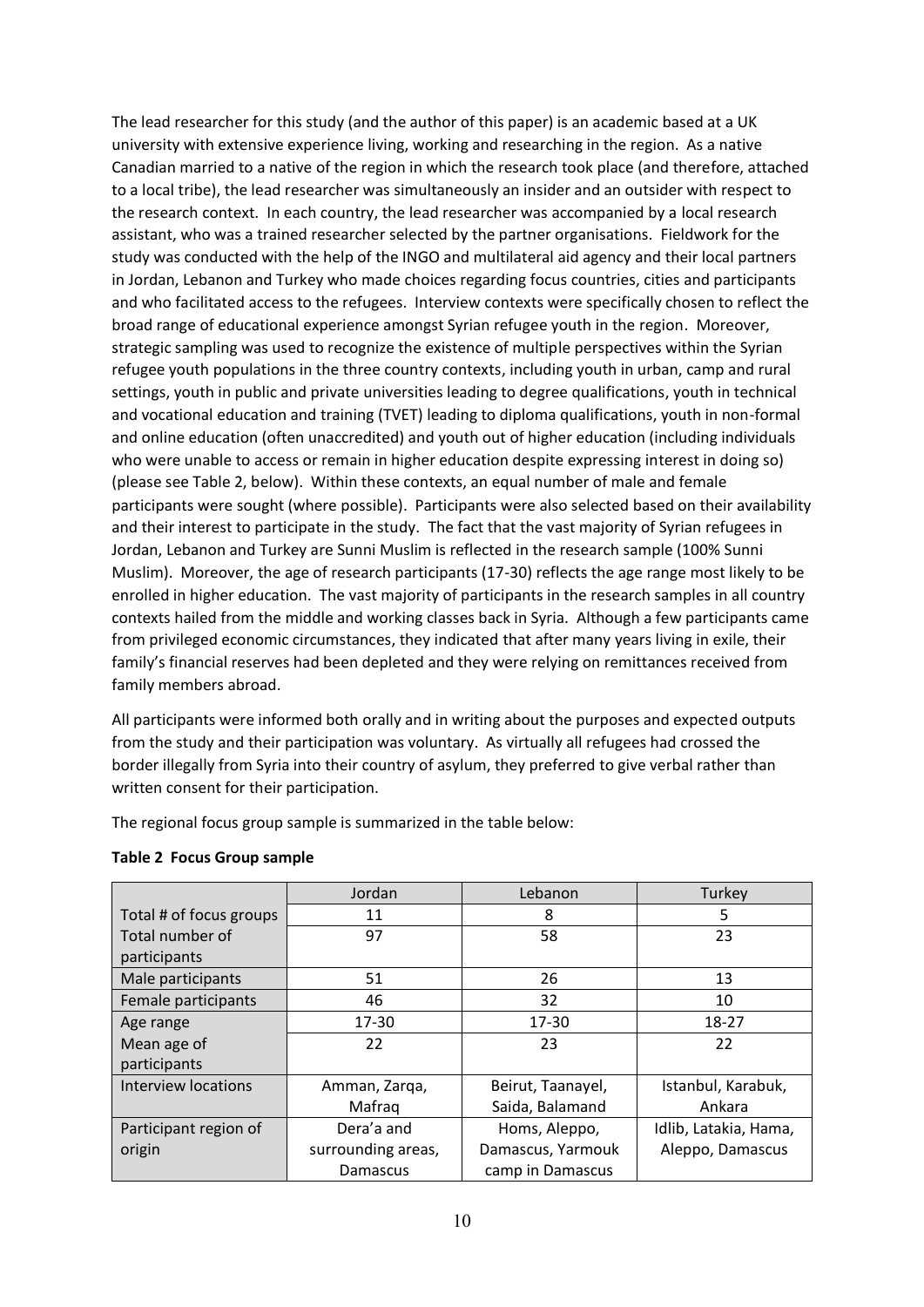|                         |          | (Palestinians from |          |
|-------------------------|----------|--------------------|----------|
|                         |          | Syria)             |          |
| Participants enrolled   | 34 (35%) | 2(3%)              | 5(22%)   |
| in public universities  |          |                    |          |
| Participants enrolled   | 23 (24%) | 23 (40%)           | 11 (48%) |
| in private universities |          |                    |          |
| Participants enrolled   | 11 (11%) | 0                  | 0        |
| in TVET                 |          |                    |          |
| Participants enrolled   | 6(6%)    | 13 (22%)           | 3(13%)   |
| in nonformal            |          |                    |          |
| education               |          |                    |          |
| Participants enrolled   | 5(5%)    | 0                  | $\Omega$ |
| in online learning      |          |                    |          |
| Participants currently  | 18 (19%) | 20 (34%)           | 4 (17%)  |
| out of higher           |          |                    |          |
| education               |          |                    |          |

Focus group discussions were conducted in educational institutions or local offices of partner organizations as a matter of convenience. Focus groups were conducted using prepared (but flexible) interview schedules addressing topics such as young people's attitudes towards, their access to, their experiences in, and their expectations from higher education. In order to comply with cultural norms, single-sex focus groups were conducted lasting approximately 2 hours each with Syrian youth in the contexts described above. To enable participants to speak more freely, focus groups were limited in number and comprised approximately five youth each (although one focus group in Jordan was considerably largely).

Focus group interviews were conducted by the lead researcher (a native English speaker with some knowledge of Arabic) using a mixture of Arabic and English, and a native Arabic-speaking research assistant was always present to ensure fluency of expression and clarity of understanding. A reflective diary was kept by the researchers to record informal observations and responses to interview encounters. Where possible, interviews were recorded and, if needed, later translated into English. All focus group data were transcribed and saved on a password-protected computer. Analysis was conducted through thematic coding aligned to the 4A framework and the capabilities approach. Preliminary analyses (using pseudonyms) were subsequently discussed both formally (i.e. through debriefing sessions) and informally with individuals familiar with the particular research contexts (e.g. local and international researchers and education practitioners working with refugees in Jordan, Lebanon and Turkey). Analytical categories and theoretical framing for the study emerged from the empirical data through a process of reflective analysis.

Limitations of the study included complex and sometimes inefficient coordination between partner organisations, dependence on local organizations and gatekeepers to access refugee participants and limited access to refugees with personal experience of online learning. As permission was not granted by the Turkish government to conduct focus groups in the state-run camps, all focus groups with refugees in Turkey were conducted in the urban areas of Istanbul, Karabuk and Ankara. The larger number of participants in Jordan, compared with the other two country contexts, is reflective of the superior partner coordination within this environment.

This study was an initial investigation into the engagement of Syrian refugees in higher education in the MENA region. A future research angle would be to explore how particular groups of refugees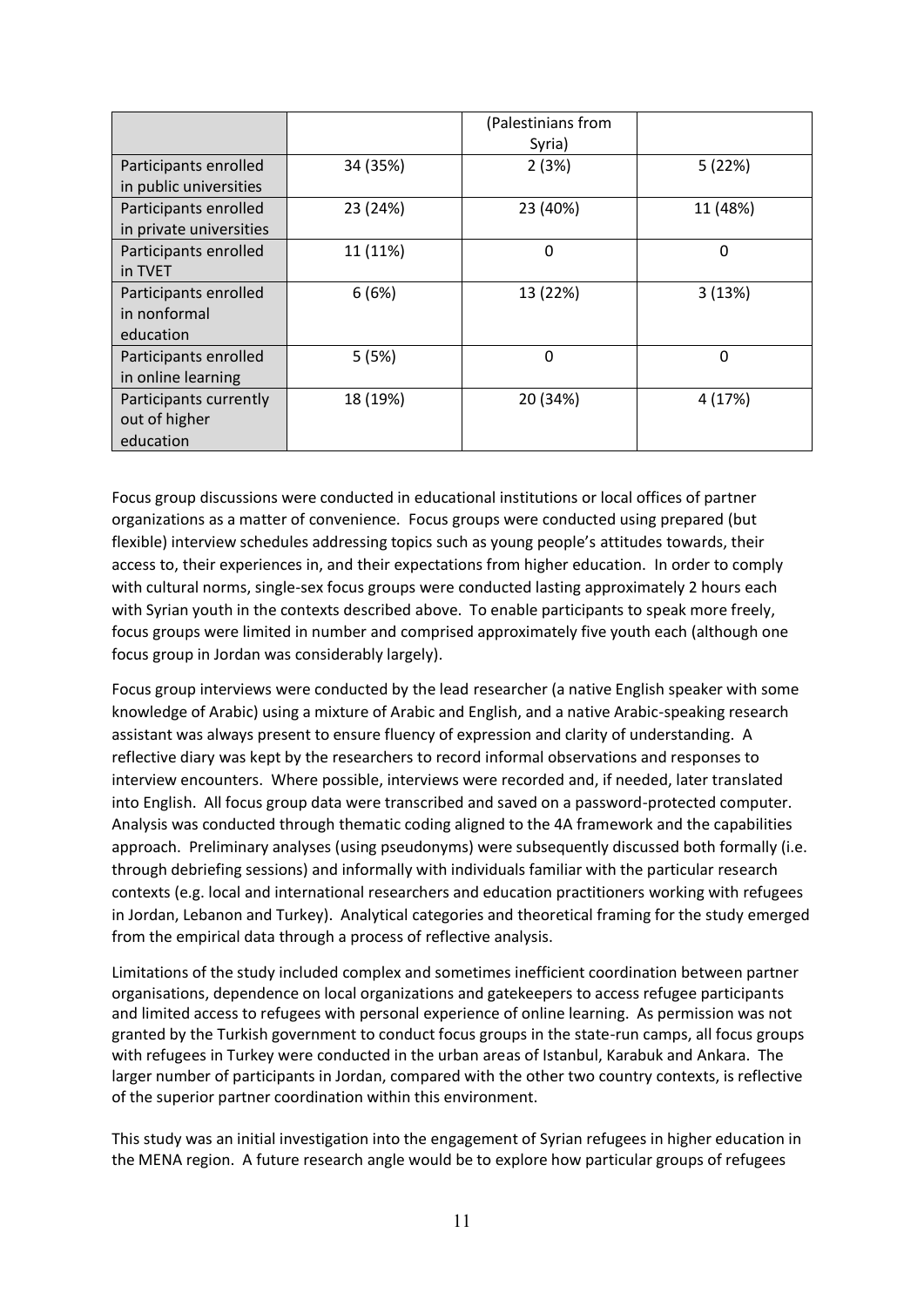(e.g. Palestinians from Syria, overage learners, youth with disabilities, etc.) engage with higher education opportunities provided for refugees in the three country contexts.

#### **Discussion**

The sections below discuss how Syrian refugee youth perceive their experiences in and through higher education in Jordan, Lebanon and Turkey in relation to *availability*, *accessibility*, *acceptability* and *adaptability*. I begin with a discussion of Syrian youths' interest in, and expectations from, higher education within these contexts.

#### Interest in, and expectations from, higher education

Youth narratives indicate that interest in higher education amongst Syrian refugees in the three country contexts (both presently in and out of higher education) is extremely high.

Although males and females expressed an equally strong desire to pursue higher education, their reasons for wanting to continue their studies were often gendered. As discussed earlier, these differences reflect the different roles that higher education plays in men's and women's lives in Syrian society, as well as the differential impact it has on men's and women's access to the labour market. As males have been socially constructed as the primary breadwinners for their families in Syrian society, they view higher education primarily in economic terms (Buckner 2013). Male youth in all three countries generally sought higher education as a means to secure better employment opportunities, increased earnings, economic mobility and an elevated social position within the community. Although male refugees acknowledged the legal restrictions on their employment within their current circumstances in host countries, they believed that higher education would ultimately stand them in good stead when they eventually returned to Syria or were resettled in Europe.

Although male refugees primarily sought higher education for its perceived (future) economic returns, female refugees' motivations for wanting to undertake higher education were more complex. As discussed earlier, Syria is located in the global region (MENA) with the world's lowest rates of female labour force participation, and cultural norms discourage all but professional employment for women (IMF 2012; Kabbani 2009). As a result, Syrian females have to achieve a high level of education in order for them to enter the labour market (IMF 2012; Kabbani 2009). However, because they are not culturally responsible for providing for their families, females are freer to pursue higher education for a wider range of purposes than only employment outcomes, such as intrinsic satisfaction. As one Syrian female youth out of higher education in Jordan explained,

I want to go to university to expand my mind. I want to fulfil my dreams and move forward in my life. *('Aisha', Amman, Jordan, 01/08/2017)*

Beyond (perceived) economic outcomes, the youth noted that higher education also played a significant role in the construction of social relations in Syrian society, such as their ability to marry. This finding affirms previous studies in relation to this theme (e.g. Rao 2012). One Syrian male youth out of higher education in Lebanon explained it this way,

Education is the only way to have a good life. We need education to get a job, buy a house, buy a car and find a wife. *('Ashraf', Taanayel, Lebanon, 02/08/2017)*

Male youth explained how they needed steady and lucrative employment to be able to enter into marriage and take on the financial responsibilities of being the provider for the family. For their part, female youth stated that they were more inclined to accept the marriage proposal of a man in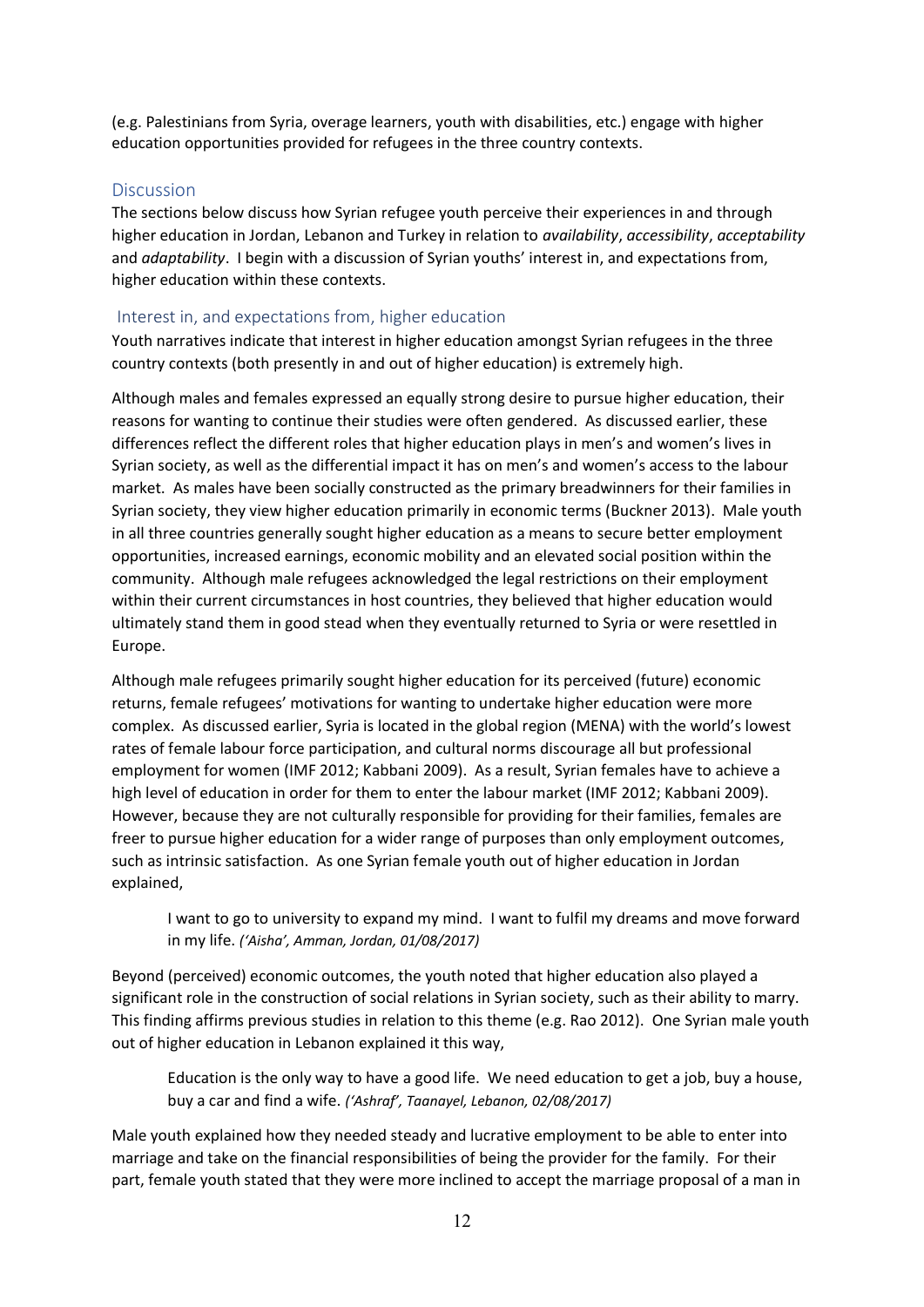high-status professional employment (and by implication, with higher education qualifications). In this way, higher education worked to socially benefit Syrian males by providing them with a wider choice of marriage partners. On the other hand, while male youth wanted their (future) wives to achieve a certain level of education because they believed that educated women could raise their children better, they did not want to marry women who achieved higher levels of education than they did, as these women might then challenge their (male) authority within the home. Thus, while some education enabled females in Syrian society to be more marriageable, too much education was deemed likely to limit their marriage prospects. This was significant, as within the context of Syrian culture, (heterosexual) marriage is compulsory, especially for females (Fincham 2013). Moreover, being married and being a mother are social positions from which women derive a great deal of respect within Syrian society (Fincham 2013). As one Syrian female youth in higher education in Turkey stated,

We need to marry by our 30s. People will insult a woman if she is not married, and she will be thought of as a prostitute. *('Samia', Karabuk, Turkey, 03/06/2017)*

On the other hand, some female refugees indicated that they strategically used higher education as a means to delay marriage, as in many cases, their parents did not pressure them to marry until after they had finished their studies.

Moreover, some female youth noted how the war in Syria had resulted in social transformation and changed the way that women (and their families) viewed higher education for females. Because of increased economic hardship, men becoming incapacitated and the increased prevalence of femaleheaded households within the Syrian community, the war had actually encouraged some parents to be more willing to allow their daughters to undertake further studies. As one Syrian female youth out of higher education in Lebanon noted,

The war has pushed people to rethink their views. There are more widows. This is pushing women to achieve more to take care of their families. Education is a weapon for women to secure a living and to help us become independent and self-sufficient. Wives of detainees can secure a job and be a role model for their kids. *('Samira', Taanayel, Lebanon, 02/08/2017)*

These examples illustrate how there are complex and often contradictory social and economic factors which are shaping the educational aspirations of Syrian females in the MENA region.

When asked what they would be doing if they were not in higher education, female youth noted that, as it was harder for females to find an acceptable job, their parents would encourage them to marry early. This would transfer the responsibility of their upkeep (both financial and in terms of *sharaf*<sup>2</sup> ) to their husbands, discussed in detail by scholars, such as Yuval Davis (1997). As one female youth in higher education in Lebanon explained,

If we are not in education our parents will encourage us to marry. They think we will marry anyway, so marrying early is more likely to result in us finding a better husband and having children. Parents care more about our marriage than our accomplishments. There is an Arabic proverb that says, "If you have a girl, you have a burden for a lifetime". *('Arwa', Beirut, Lebanon, 02/07/2017)*

If they worked, females (particularly those from lower socioeconomic backgrounds or resident in camps) explained that they would largely be restricted to employment within home-based or female-only environments that fell within acceptable gender norms, such as cooking, sewing or

<sup>2</sup> Protection of a woman's 'honour'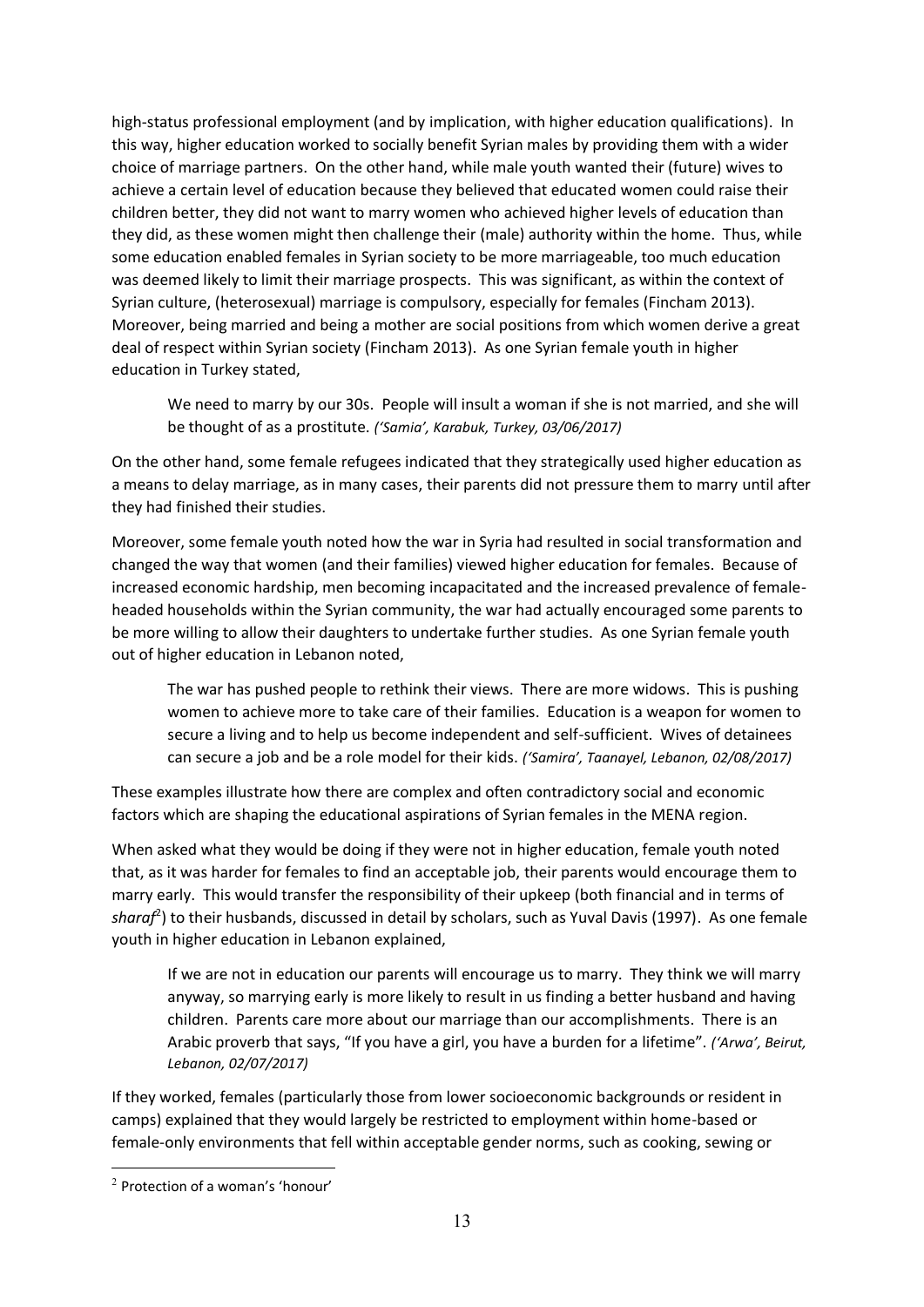hairdressing. Those who did not work would engage in volunteering to help their community or simply stay at home and help their mothers with housework and childcare.

For their part, when asked what they would be doing if they were not in higher education, in order to perform their culturally constructed role as 'breadwinners', male youth explained that they would work illegally in unregulated employment contexts in the informal sector or be tempted to return to Syria. As one male youth out of higher education in Jordan explained,

I feel like I am spinning my wheels. I want to return to education but I don't see it happening. I might go back to Syria and open a shop. *('Hosni', Amman, Jordan, 01/09/2017)*

In order to perform their socially constructed role as 'economic provider for the family', some male youth indicated that they had considered making the dangerous and illegal journey to Europe across the Mediterranean by boat in search of employment opportunities. Male youth explained that while virtually all of them had thought about pursuing this option, most had decided against it for two reasons: 1) family members they would leave behind, and 2) the availability of higher education opportunities in their country of asylum that gave them hope for the future. As males have also been culturally constructed as 'protectors' of family and country in Syrian society, one male university student in Turkey said that if he was not able to continue his studies, he would return back to Syria to fight with the Free Syrian Army. As youth may be unlikely to disclose this kind of information within a research context, it is difficult to ascertain exactly how prevalent this viewpoint is amongst male Syrian refugees living in exile. Nevertheless, the examples above indicate the strong correlation between higher education and protection issues for refugees.

Once youth dropped out of education, it was hard for them to re-enter. Although almost all of the youth out of higher education interviewed for this research wanted to return to education (as they saw no future for themselves if they remained on their current paths), they were unaware of any reentry mechanisms that would enable them to do so. Moreover, youth who had left education many years ago said that because so much time had elapsed, they had lost the confidence to try and reenter education.

The discussion above indicates that Syrian refugee youth strongly perceive higher education to be both a functioning in itself (e.g. the capability of a refugee to attend higher education), as well as a conversion factor enabling them to achieve other possible functionings. Functionings and capabilities achieved in and through higher education for refugees may be economic (e.g. employability prospects), intrinsic (e.g. personal fulfilment) or social (e.g. the ability to gain status within the eyes of the community; the ability to secure a good matrimonial match). Moreover, within Syrian society, desired functionings and capabilities are inflected by gender in complex and nuanced ways. This challenges the presumptions of many donors and education providers that refugees are a unified collective who only require, and seek, higher education for the purpose of gaining employment outcomes.

#### Availability of higher education opportunities

In Jordan, Lebanon and Turkey, there are numerous public and private universities and institutes of higher education located in areas where many refugees live (as discussed earlier). Moreover, there is a plethora of non-formal education programmes for Syrian refugees provided by local and international NGOs. Consequently, almost all the Syrian youth interviewed for this study felt that higher education provision for refugees in the three countries was adequate in terms of the extent and breadth of the programmes available to them. However, as all of the youth experienced varying degrees of financial hardship, they were unable to study without the assistance of a scholarship. In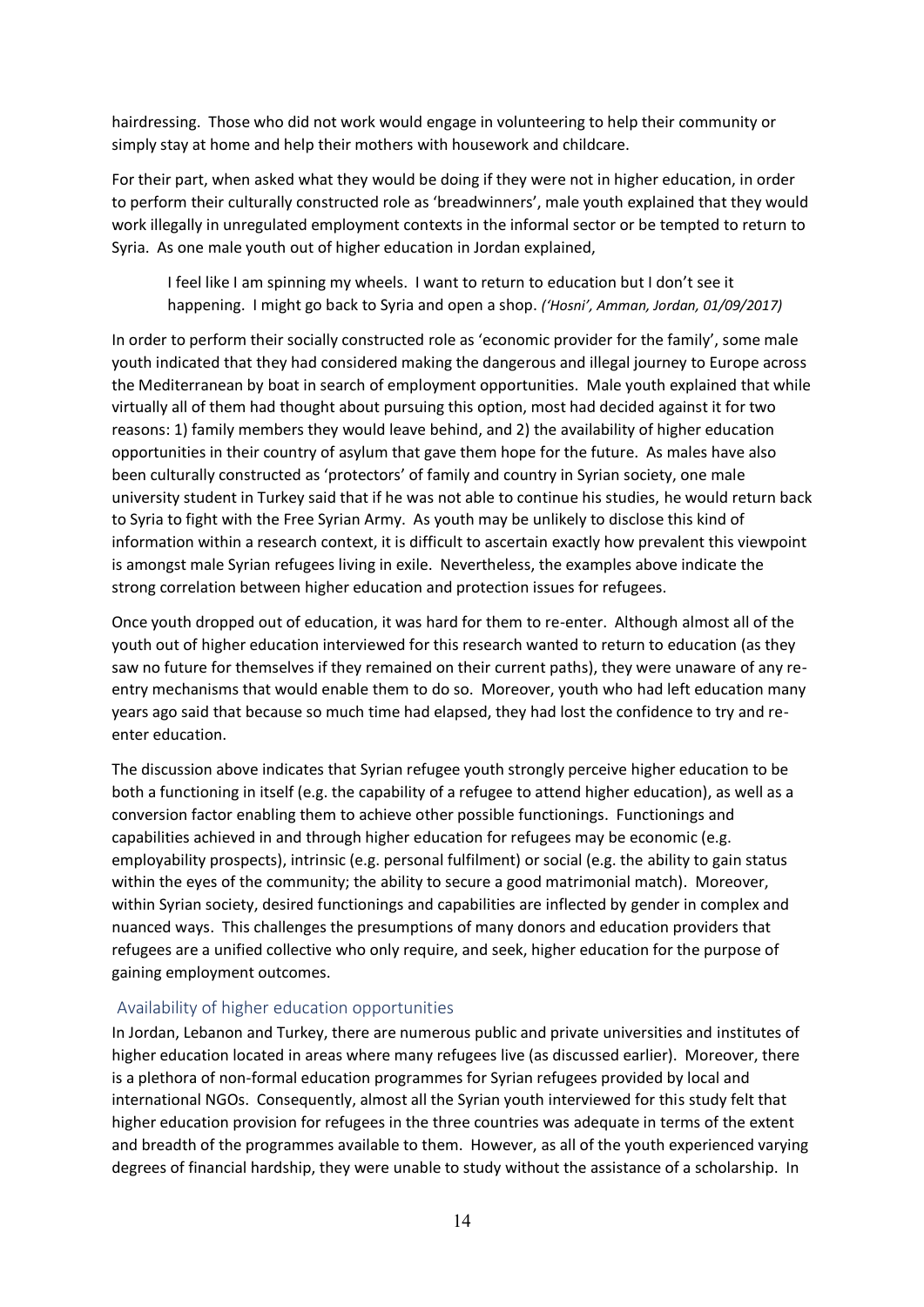part, this is because in public universities in Jordan and Lebanon, refugees are charged as 'foreign students' at international rates (public universities in Turkey are free for Syrians in terms of the direct costs of education - i.e. tuition). On the other hand, private institutions in all three countries charge the same fees for locals and Syrians; however, the higher fees are out of reach for all but the elite. Therefore, it is not a lack of higher education opportunities available to refugees that is of concern to the youth. Rather, it is the availability of scholarships that enables them to take up these opportunities. In this way, scholarships act as a critical conversion factor enabling refugees to achieve a particular functioning (i.e. access to higher education) and develop capability sets.

#### *Scholarships*

Scholarships can relieve, or at least alleviate, the financial burden of higher education for refugees by providing full or partial financial support to students (UNHCR 2016). Full scholarships generally cover both direct and indirect study costs, such as tuition and registration fees, learning supplies, accommodation, transportation, research and internship costs, medical fees, language and integration programmes, and any other essential expenses. Partial scholarships may cover only a portion of an academic programme (e.g. first year), specific costs (e.g. tuition) and/or include a work stipulation/option (e.g. teaching assistantship). Scholarships may also include in-kind contributions of a non-financial nature (e.g. accommodation).

Syrian youth generally felt that scholarship provision for refugees was inadequate both in terms of quantity (not enough scholarships available) as well as quality (the terms and conditions of the scholarships provided). In terms of quantity, the youth noted that the overall number of scholarships provided for refugees did not meet demand. As one Syrian male youth in higher education in Jordan stated,

You need to be the crème of the crop to get a scholarship. The competition is very tough, and only one scholarship is given per family. I had to wait for 3 years to get a scholarship. *('Mohamed', Amman, Jordan, 01/09/2017)*

In particular, the youth cited the inadequacy of scholarship provision for academic study (at universities) and for postgraduate study (Masters and PhD level) in particular. This was significant, as the youth almost unanimously valued academic education over other types of education (discussed in more detail later in the paper).

In addition to the limited number of scholarship opportunities on offer for refugees, youth also noted that the scholarships that were available to them were limited to certain subject areas (which varied by scholarship) and were generally not available for high-demand subjects, such as Medicine. This resulted in many youth studying subjects in their country of asylum that were not related to their academic studies back in Syria and/or subjects for which they had little aptitude or interest. As one Syrian male youth in higher education in Lebanon explained,

I studied Geology in Syria, but I couldn't find it on the list of majors (for scholarship availability) in Lebanon, so now I study Islamic Finance. The scholarship definitely influenced my choice of academic subject. I still dream of returning to Geology. *('Said', Taanayel, Lebanon, 02/08/2017)*

However, the students questioned how useful higher education would be under these circumstances if it did not enable them to live lives and envision futures that they had reason to value. In other words, structural issues were hampering youth from converting higher education as a resource into a set of 'capabilities'. Moreover, many youth felt that scholarship providers in the three country contexts were simply repeating mistakes made by the Syrian government, which had tracked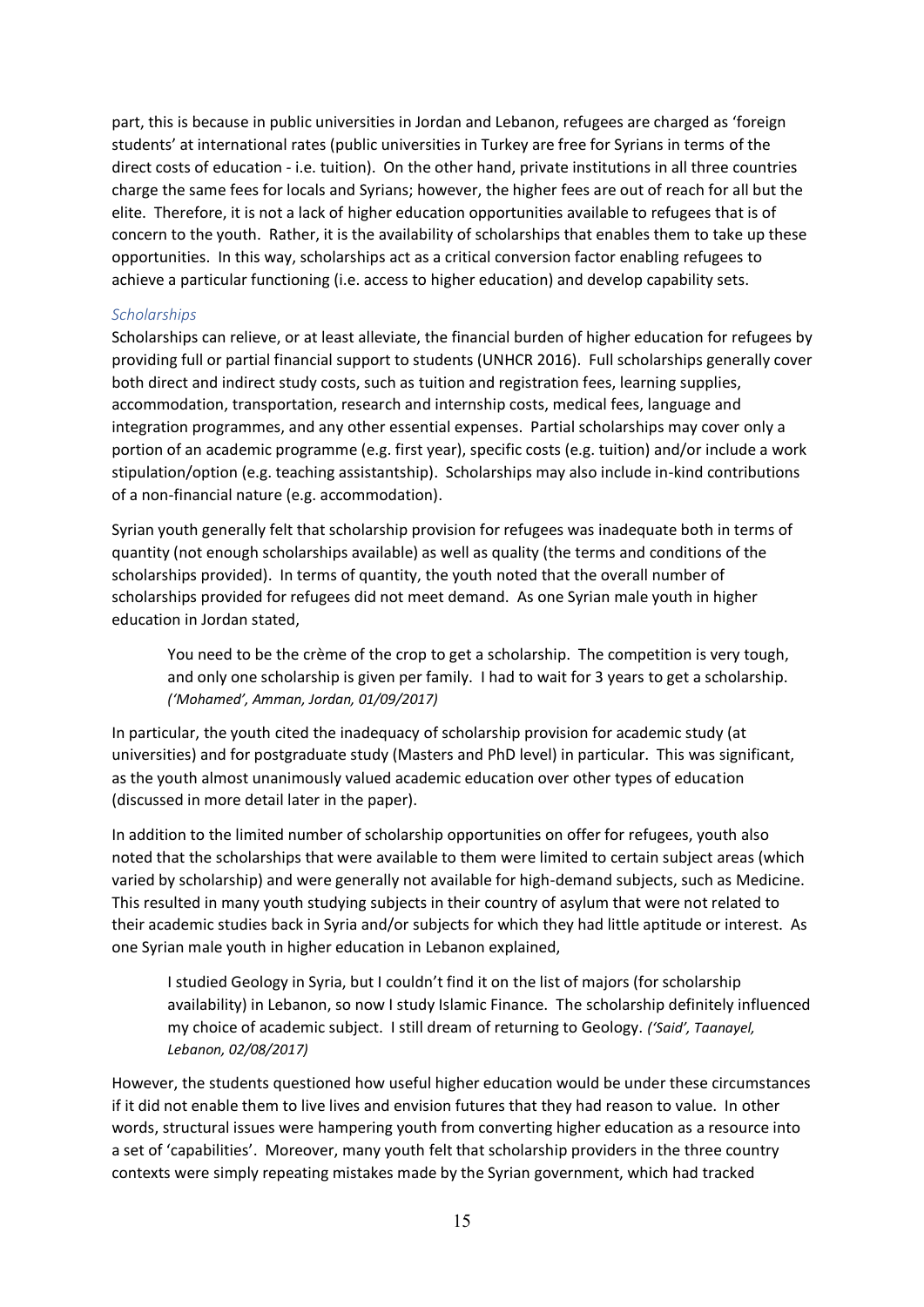students into particular fields, giving them little choice over their own futures and preventing them from pursuing their personal interests without guarantees of employment (discussed in more detail in Buckner 2013). As one Syrian male youth no longer in higher education in Lebanon explained,

Most Syrians are not happy with their major. In Syria, we were channeled into a category (Scientific or Literary stream) from grade 9, and in Grade 12 the government chose our major for us. The (Syrian) government sends you to do the least appealing option and disregards your choice. If you want to change your major, you have to repeat the Baccalaureate again and try to get higher grades. I lost 3 years of my life. *('Anwar', Taanayel, Lebanon, 02/08/2017)*

The youth also noted that scholarships could only be applied at certain universities, which meant that they often had to commute long distances to campus (1.5-2 hours one way). Not only did this leave them feeling tired and with little time to study, in certain contexts (particularly Lebanon) and for females in particular, the long commute to campus exposed them to safety and security risks (discussed in more detail later in the paper). The youth generally believed that the scholarships offered to Syrian refugees were 'leftover' spaces at institutions after paying national students had had their first pick of majors.

Refugees also noted the problematic nature of the financial terms and conditions of their scholarships. As discussed earlier, education always has direct, indirect and opportunity costs. However, scholarships offered to refugees often covered only the direct costs of their education. Not only did this exclude many youth from higher education, it also increased class inequalities within Syrian society, as only those from the elite could afford to cover the extra indirect and opportunity costs of education. Thus, students felt that scholarships needed to include an adequate living allowance to enable them to focus on studying without working (particularly the case for males). Other general complaints about the financial terms and conditions of scholarships included: not covering the full programme of study (i.e. covering only one year); not covering all semesters (i.e. excluding the summer semester) and delayed payment or payment provided at infrequent intervals. These factors resulted in significant economic hardship for both individual students as well as their families, who were often dependent on remittances.

The youth noted that provision of scholarships was often inadequate for the most vulnerable segments of Syrian society. For example, so-called 'overage learners' lamented that they were unable to return to their studies because, by the age of 30, they were ineligible for almost all scholarships available to refugees. As one male youth out of higher education in Jordan petitioned,

It is necessary to expand the age of scholarship eligibility to 35. Younger students can find many fully-funded scholarships in Jordanian universities through different agencies, but there is nothing for us. *('Omar', Amman, Jordan, 01/09/2017)*

Other particularly vulnerable groups of refugees who noted that there were no special scholarships on offer for them (or at least they were unaware of these opportunities) included: youth with disabilities, LGBT youth and Palestinians from Syria.

As a result of these issues, Syrian youth generally regarded scholarships to be a major source of stress in their lives. On the other hand, virtually all students indicated that scholarships were the main conversion factor that enabled them to take up available higher education opportunities.

The discussion above highlights that higher education opportunities are becoming increasingly available for Syrian refugees within the context of the MENA region. However, scholarships (the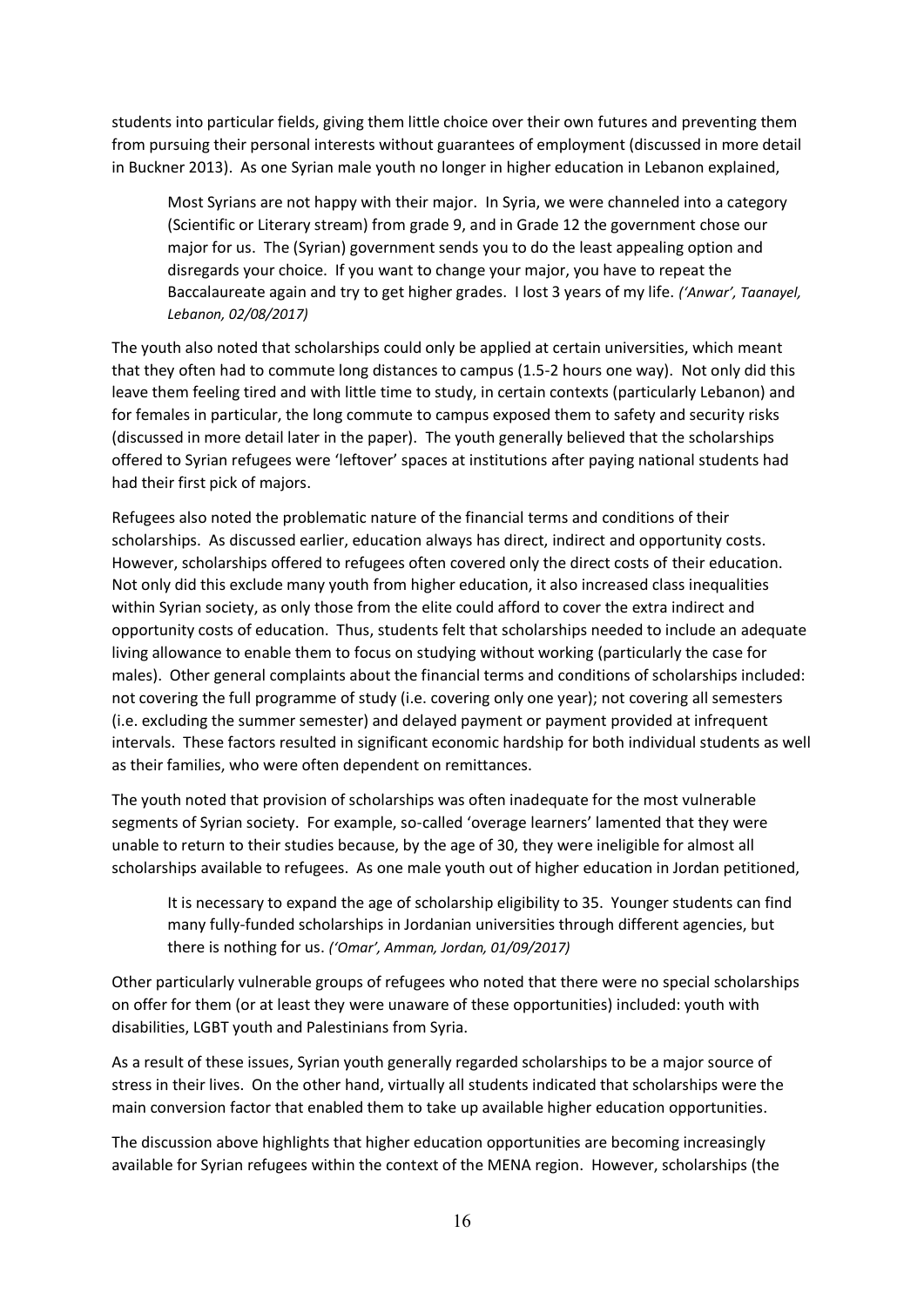main conversion factor enabling refugees to take up available opportunities) are, from the point of view of refugees, often being conceptualized by donors in ways that do not take into consideration the needs and interests (desired functionings and capabilities) of refugees living within the context of exile. Moreover, education/scholarship policies are often being formulated in relation to a homogenized 'refugee subject', without reference to particular refugee identities. This puts the education of the most vulnerable segments of Syrian society at risk (e.g. the poorest, females, overage learners, Palestinians from Syria).

### Accessibility of higher education opportunities

Higher education opportunities that are available for refugees are not necessarily accessible to all individuals. Cultural and structural issues mean that individuals differ in their ability to participate in education and to gain from it. In this way, equal availability of education resources is not the same thing as equal opportunity to benefit from them. Syrian youth explained how they were often unable to access existing opportunities due to the complex ways in which cultural traditions, gender roles and relations (home and community-based factors) intersected with higher education policies and practices (educational institution-based factors).

#### *Home and community-based factors*

In a community-oriented society, such as Syria, personal decisions to enter higher education often have to be vetted through the family, and particularly household heads (usually fathers) (Fincham 2013). While male youth said that they generally did not have to seek permission to undertake higher education from their parents, as they had increased levels of autonomy and decision-making power within the household, they often chose (or felt pressure) to follow in their father's footsteps or defer to their father's wishes in terms of the subject of study that they pursued.

By contrast, all female youth said that they needed to get the permission of their parents before they could enroll in college or university. This was because females needed to have a male 'guardian' in Syrian society, discussed in detail by writers such as Harris (2004). Moreover, being financially dependent on males within the family meant that Syrian females had less control over their own decisions and actions. Sometimes stereotypical beliefs about females discouraged parents from encouraging their daughters to continue their education, such as, "they only want to go to university to play and fall in love" *('Abbas', Zarqa, Jordan, 01/10/2017)*. On the other hand, stereotypical beliefs sometimes facilitated females' access to higher education, such as when parents' believed females to be more studious, more able to multi-task, more committed to study than males and require professional employment to enter the labour market. However, the youth noted that when household resources were stretched, males (sons) were often prioritized for higher educational opportunities to enable them to fulfill their culturally assigned role as financial providers. As one female Syrian youth currently in higher education in Jordan explained,

We need laptops to do our coursework. We have a laptop at home, but my brother takes it, and I can only use it when he isn't using it. It is the priority for him to finish his studies first so he can support the family. *('Zainab', Zarqa, Jordan, 01/10/2017)*

For married women, approval of their husbands to continue their education was paramount. While some females noted that their husbands were supportive of their studies, all of them stated that they would not go against their husband's wishes in this regard. Failure to respect their husbands could result in restrictions on their movements, marital discord (and possible divorce) and potential for domestic violence. Reasons why husbands might not want their wives to continue their education included: perceived competition with men and challenge to male authority; inappropriate mixing with males in educational spaces and lack of time to take care of children and do the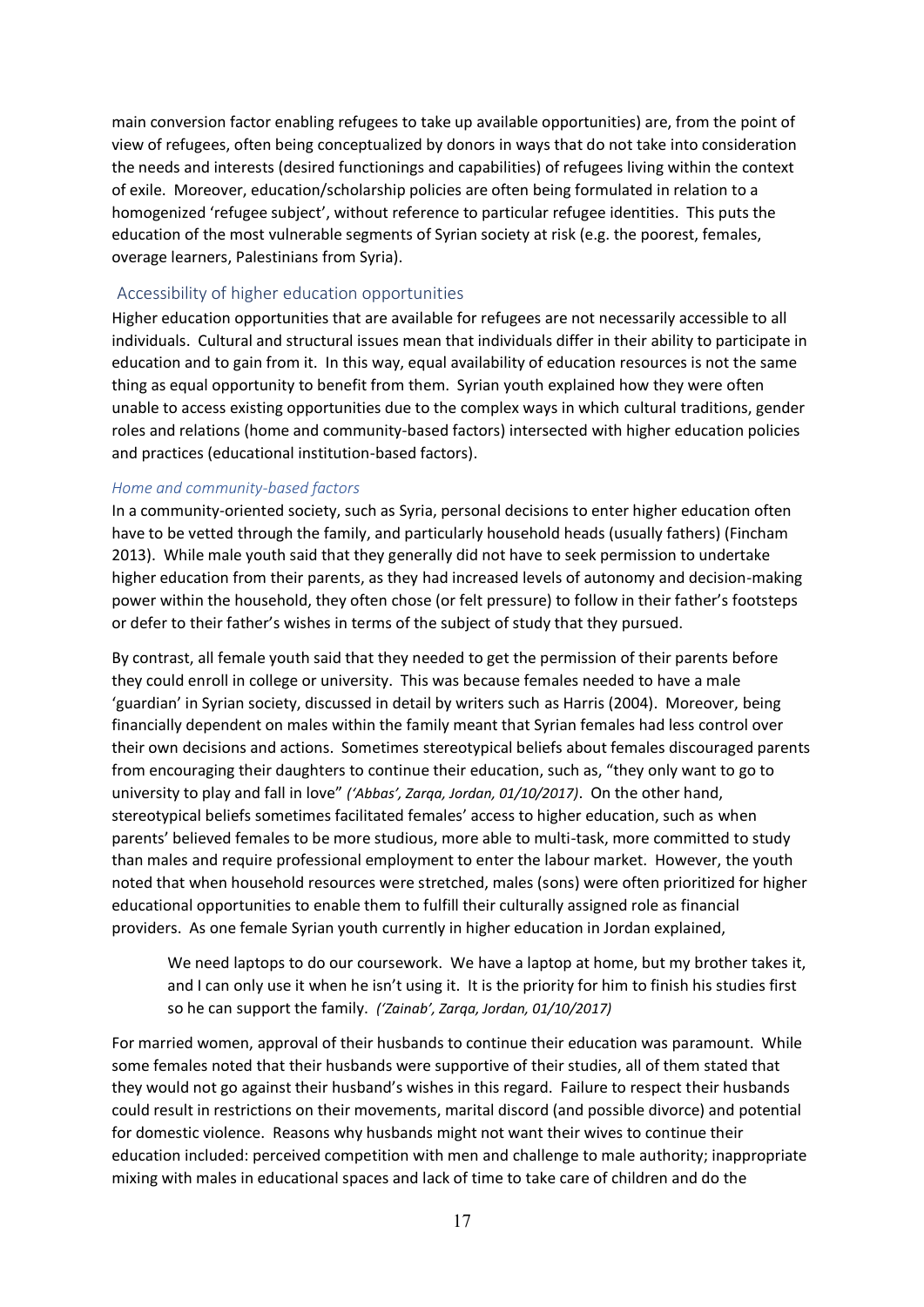housework (culturally assigned roles for females in Syrian society). Even if husbands did allow their wives to study, they often restricted the subjects that they could pursue if these programmes required students to stay late at night (e.g. nursing). In a few cases, married women out of higher education felt that they didn't need to further their studies, as they gained an identity and status in the community from being married and having children. As one female youth in Lebanon put it, "I prefer my house and children to studying. I take pride in this." *('Amal', Taanayel, Lebanon, 02/08/2017*). This is an example of how gender empowerment is framed differently in different contexts and how women (and men) may prioritise intrinsic and social functionings over economic ones.

For males, the biggest challenge to entering and remaining in higher education was the pressure to work and support their families financially. Male youth noted that it was very difficult for them to find time to study while working, and several males reported that their academic performance had been negatively impacted as a result. As almost all students were on scholarship, and a condition of most scholarships is the maintenance of high academic performance, this was of significance. Males who were particularly vulnerable to dropout from these pressures included: men who were married with children, those who had parents who depended on their remittances back in Syria, the eldest son, the only son, those who supported more than one household (due to family break down and/or divorce), those who lived in households with absent fathers and those who lived alone.

On the other hand, females reported that their biggest challenge to entering and remaining in higher education was their cultural responsibility for all childcare and housework (especially for eldest daughters). Despite generally perceiving domestic work to be their duty (and an expression of love) towards their families, many female youth admitted that the burden of housework and childcare was sometimes overwhelming, particularly in large families and particularly during exam times. The work itself made them feel tired, but it also affected the number of hours they could sleep and took valuable time away from studying. Married women in particular found it very difficult to continue in/return to higher education after they had children. As one Syrian female youth out of higher education in Lebanon explained,

I married and I had a baby. I never considered returning to education. My priority is to help my husband and take care of my daughter. *('Miriam', Taanayel, Lebanon, 02/08/2017)*

The youth noted that even if males wanted to share the domestic load, cultural scripts of appropriate gendered behaviour prevented them from doing so. As one Syrian female youth in Jordan explained, "Men are not respected if they cook. People will gossip". *('Fatima', Zarqa, Jordan, 01/10/2017).* The youth noted that males generally only undertook housework in cases where there were no females in the home to do it.

All females in the research samples in Jordan and Lebanon lived with their families, which offered them both support as well as specific challenges (i.e. domestic burden) in relation to their continuation in higher education. By contrast, many female youth in the research sample in Turkey lived in state dormitories alongside Turkish students. Although these youth lived far away from their families, they generally enjoyed the experience of dormitory life, as their food was provided, they did not need to worry about transportation to and from the campus, and their semi-independent living gave them a welcome taste of autonomy. However, in all three fieldsites (Jordan, Lebanon and Turkey), completely independent living was not available to Syrian females due to concerns over their safety and security and cultural constructions of appropriate female propriety.

Although many of the cultural constructions and gender relations discussed here are generic to the wider region, the youth explained that Syrian culture was particularly traditional and conservative in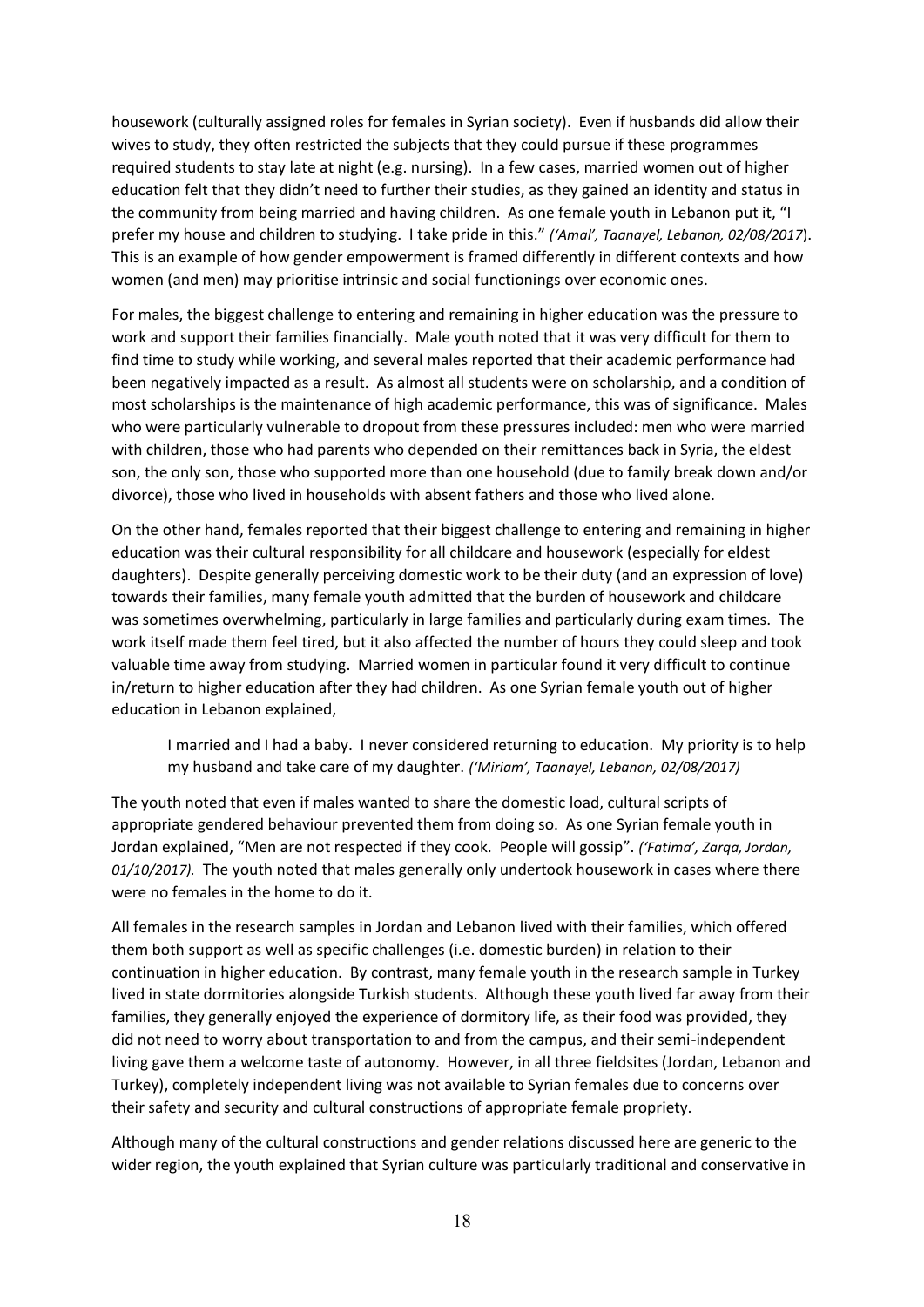relation to that of neighboring countries (especially 'secular' Turkey and 'socially liberal' Lebanon). Moreover, the youth noted how living in exile amidst security concerns had resulted in a recall of traditional masculinities and increased social regulation of female movements and behavior within Syrian society. On the other hand, the youth acknowledged that some Syrian parents were permitting increased freedom of movement for females due to restrictions on male mobility within the country of asylum (Jordan and Lebanon), or because of confidence in the local security situation (Turkey). All of these factors have important implications for Syrian young peoples' ability to enter and remain in higher education.

#### *Educational institution-based factors*

The home and community-based factors discussed above intersected with educational institutionbased factors (discussed below) to enable or impede Syrian youths' access to higher education opportunities on offer for them.

In all three country contexts, Syrian youth noted that the documentation they were required to provide in order to apply for a scholarship or gain admission to university (passport, high school certificate, transcripts, residence document - Lebanon) was a significant and particular barrier for refugees. As many families had to leave Syria in a hurry due to the war, they were unable to bring all of their documentation with them to the country of asylum. In many cases, these documents were only attainable if the youth returned to Syria themselves (often risking their lives) or paid an exorbitant amount of money (which they often did not have) for a representative to return to Syria and collect these documents on their behalf. Moreover, available documentation held by refugees was not always accepted by higher education institutions. For example, while most refugees held a Baccalaureate certificate issued to them by the Syrian government, a few youth held the Interim Syrian Government-issued 'opposition certificate' (*i'tilaf*). However, they noted that in Jordan and Lebanon, this certificate was often not recognized or accepted for enrolment in accredited higher education programmes lasting longer than 6 months (i.e. a university degree programme). Thus, although Syrian youth were technically eligible to enroll in universities and colleges in their countries of asylum, documentation policies conceptualized with reference to a 'citizen' subject often precluded refugees from furthering their studies (UNHCR 2016).

Syrian youth noted that institutional inflexibility also made it difficult for them to remain in higher education. For example, rigidity in terms of course scheduling and timetabling caused the students significant difficulty, and the challenges faced by the youth in this regard were often gendered. As 'breadwinners', the large gaps between classes made it very difficult for male students to find (and maintain) employment to support themselves and their families. On the other hand, as courses available to refugees were often scheduled in the evening, students had to commute long distances (frequently to/from different cities or the camps) after dark. For male refugees (discursively constructed as existential threats to national borders and security), this posed safety concerns, as they could be detained or abducted at government and/or paramilitary checkpoints (particularly in Lebanon). For female refugees, commuting after dark caused personal discomfort and put them into conflict with their families. This was a particular problem for female refugees in cities, as the anonymity of public transportation in urban areas exposed them to greater risk of sexual harassment. As one Syrian female youth no longer in higher education in Jordan reminisced,

I had to take 3 buses to get to and from university. My father was afraid for my safety because I came home late, so he told me to drop out. *('Amina', Mafraq, Jordan, 01/12/2017)*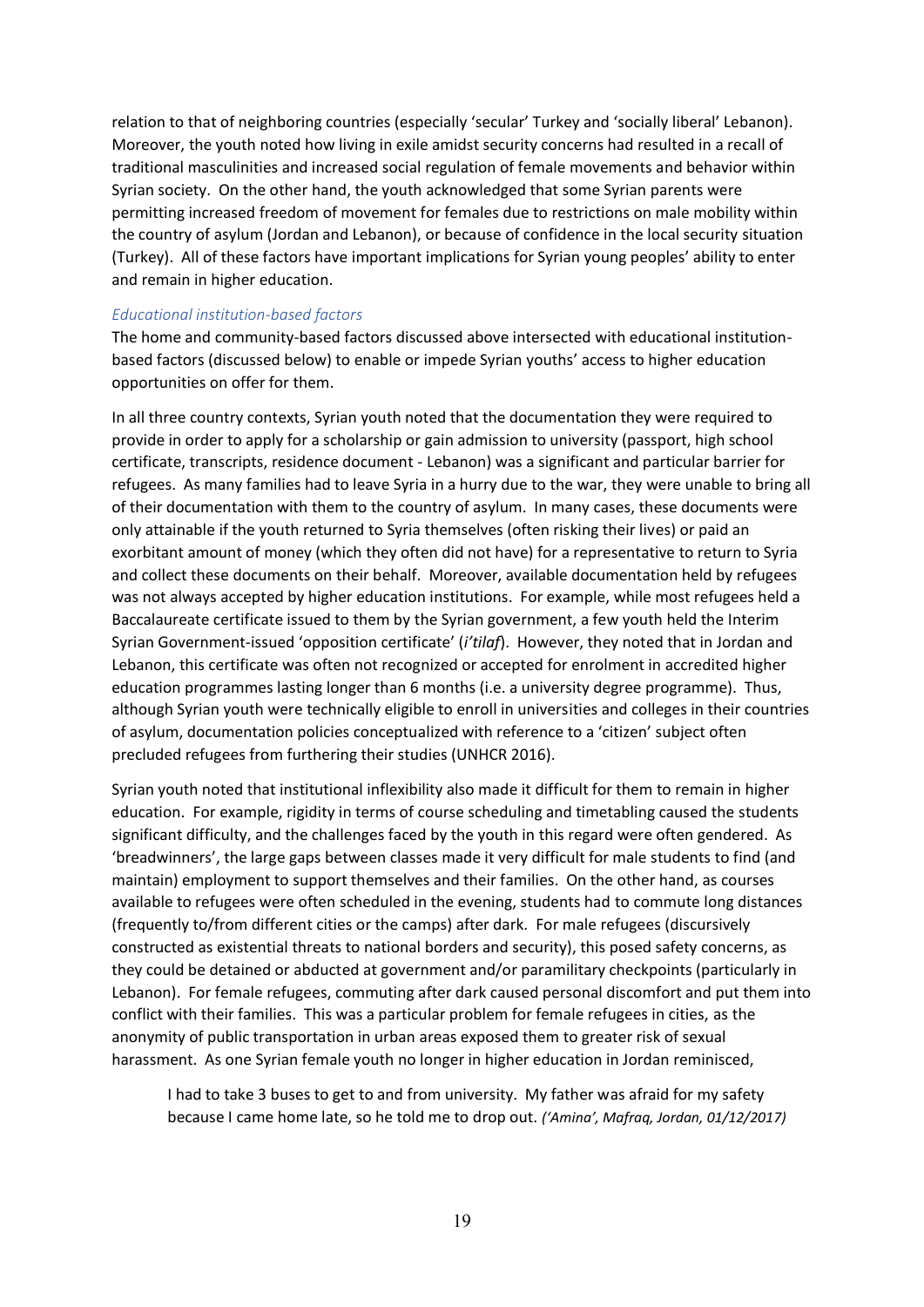As maintaining employment (for males) and a sense of propriety (for females) were key functionings valued by the youth, institutional policies and practices insensitive to the particular needs of male and female refugees often resulted in their exclusion from higher education.

An institution-based factor which specifically impeded access to tertiary education opportunities for refugees with young children was the absence of nursery and childcare facilities in universities and colleges. As females have been culturally constructed as nurturers responsible for childcare in Syrian society, this disproportionately affected them. Although female students often resorted to leaving their children with other female family members while they were attending university or college, this meant that these childcare providers (other women) would then be unable to continue their own studies. Although this situation also affected female students from host countries, refugees were less likely than many locals to be able to afford alternatives, such as paid childcare.

As the discussion above highlights, higher education opportunities made available for refugees are not necessarily accessible to all individuals. People's freedoms (e.g. choices they are able to make regarding their education) are constrained by their socio-cultural, economic, political and historical positionings. Moreover, these positionings intersect with institutional structures, policies and practices to enable or impede refugees' participation in higher education.

### Acceptability of higher education opportunities

Even if higher education opportunities are available and accessible to refugees, they may not be acceptable to them in terms of supporting their overall well-being and enabling them to achieve functionings and capabilities that they have reason to value.

#### Universities

In terms of type of education (i.e. academic, TVET, non-formal), Syrian youth almost unanimously preferred face-to-face academic education offered through universities because they perceived it to enable them to build broad-based capability sets and achieve multiple functionings (economic, intrinsic, social). However, refugees' motivations for wanting to undertake academic education were often gendered. As 'breadwinners', males generally preferred university education because they believed that it would prepare them for career options other than manual labour and technical work. Moreover, they believed that it would offer them higher life time earnings, higher status within the community, internationally recognized qualifications and higher educational and economic mobility should they later decide to emigrate abroad or return to Syria. As one male youth currently out of higher education in Lebanon explained,

I spent a long time studying at university in Syria and I want to continue studying at university in Lebanon. I don't want to be a daily labourer like my parents. I want a better standard of living and to be respected in my community. *('Mouin', Taanayel, Lebanon, 02/08/2017)*

On the other hand, female refugees generally wanted to pursue academic education because they felt that it would support their goal of self-actualization, offer them a wider variety of subjects to choose from and enable them to pursue their intellectual passions.

Despite the popularity of academic education amongst (male and female) refugees, Syrian youth noted that there was less scholarship provision for academic study at universities. This meant that refugees interested in pursuing higher education had to align their desired functionings and capability sets with donor agendas (e.g. efficiency and effectiveness). As a female Syrian university student in Jordan lamented,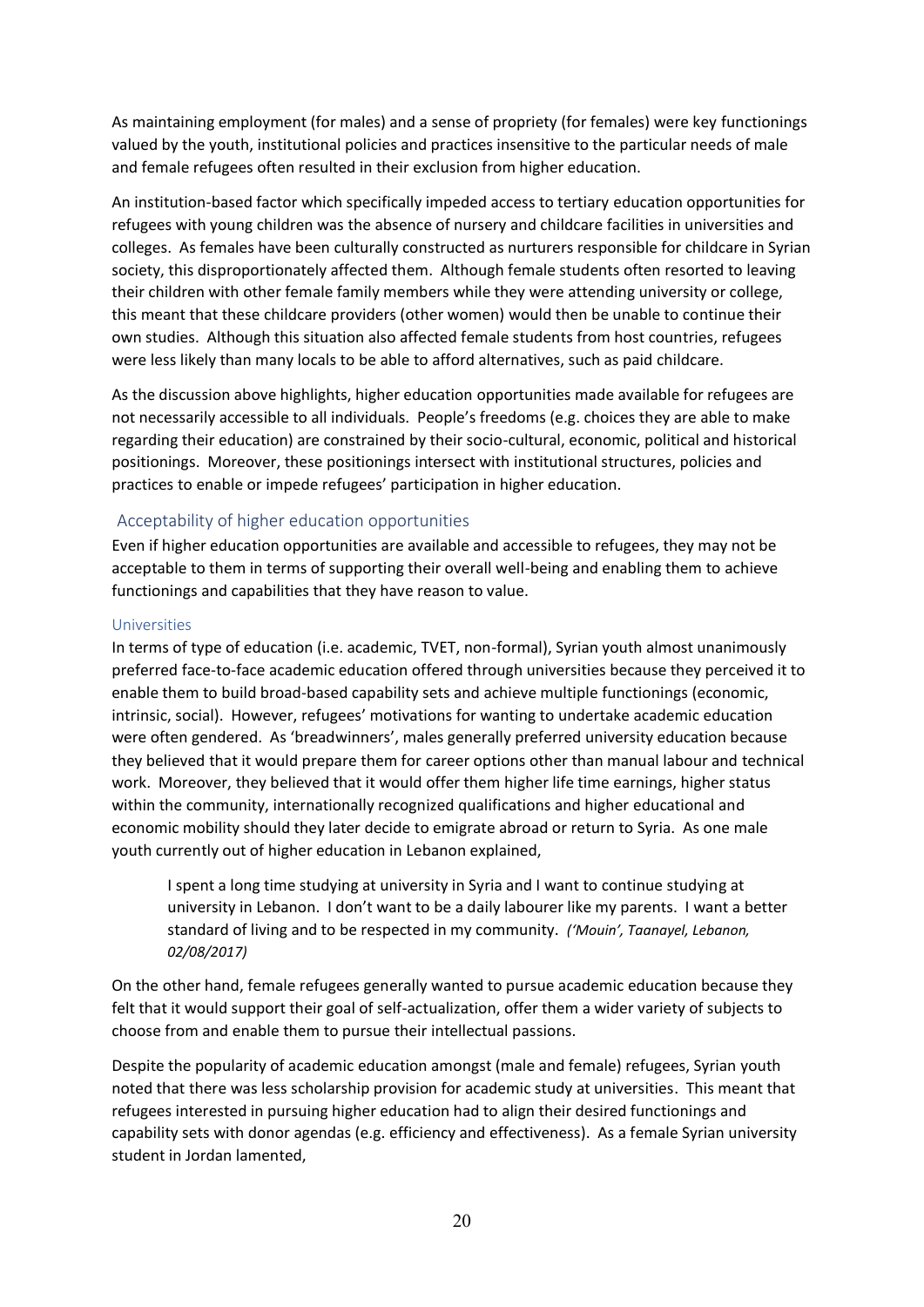My studies didn't help me to achieve my passion. Dreams come from education, but in Jordan, they don't care about the value of the person. *('Lina', Amman, Jordan, 01/08/2017)*

### Technical and vocational education and training (TVET)

A popular donor strategy for increasing access to higher education for Syrian refugees within the MENA region has been Technical and Vocational Education and Training (TVET). TVET, in particular, has arisen out of neoliberal agendas focusing on employment for refugees (e.g. skills development) and economic development within the context of post-conflict reconstruction. TVET programmes on offer for refugees may be long-established and include students from local communities or they may be bespoke for refugees. Syrian students enrolled in TVET programmes in Jordan (no data is available for Lebanon and Turkey) generally expressed a high degree of satisfaction with the quality of the education they received, which they defined as access to modern facilities, applied curriculum, hands-on learning and dynamic teaching involving problem-solving and team work.

However, the youth noted that TVET was attributed a lower status than traditional academic education and was viewed as 'less desirable' within the Syrian community. Male youth in particular noted that, in comparison with academic qualifications, TVET qualifications were less likely to provide them with high lifetime earnings and economic mobility should they return to Syria or be resettled in Europe. They also questioned how advantageous their technical education would be in the current political economy of Jordan and Lebanon where refugees are not legally entitled to work. For their part, female youth noted that TVET education focused on building limited 'capability sets' and only enabled the achievement of functionings related to economic outcomes. Thus, as TVET education was not seen to effectively address their (often gendered) motivations for wanting to engage in higher education, a number of Syrian students saw it merely as a stepping stone towards their real goal of obtaining a university degree. Youth who were out of higher education generally viewed TVET programmes as a second choice. As one Syrian male youth in Lebanon explained,

I don't want to downgrade and go to college (TVET). I only want to go to university. *('Musa', Amman, Jordan, 01/08/2017)*

#### Non-formal education

Particular to refugees is the proliferation of non-formal education programmes provided for them by local and international NGOs in camps and urban areas in the three country contexts. Nonformal education programmes are generally easier for refugees to enter than formal ones, as they are less stringent with regards to documentation requirements. On the one hand, Syrian youth noted that they valued these programmes, as they provided refugees with an opportunity to develop new skills, to take on leadership roles (particularly for males) and to be part of a community whilst in exile. On the other hand, many refugees had concerns about the poor quality of nonformal education programmes on offer for them with regards to instructor qualifications and professionalism, the 'one size fits all' approach (treating all refugees the same regardless of skills, interest or social positioning) and the lack of accreditation. As one male youth who had recently completed nonformal education in Turkey explained,

I liked my course but all refugees took the same course and they only provided certification at level one. This is not enough for me to get a job. The course was too short to be useful. *('Waleed', Ankara, Turkey, 04/06/2017)*

As with TVET, many nonformal education programmes provided for refugees within the Syrian context are embedded within neoliberal agendas of education for employability, to the exclusion of other functionings and 'capability sets' desired by the youth (as discussed earlier). Moreover, the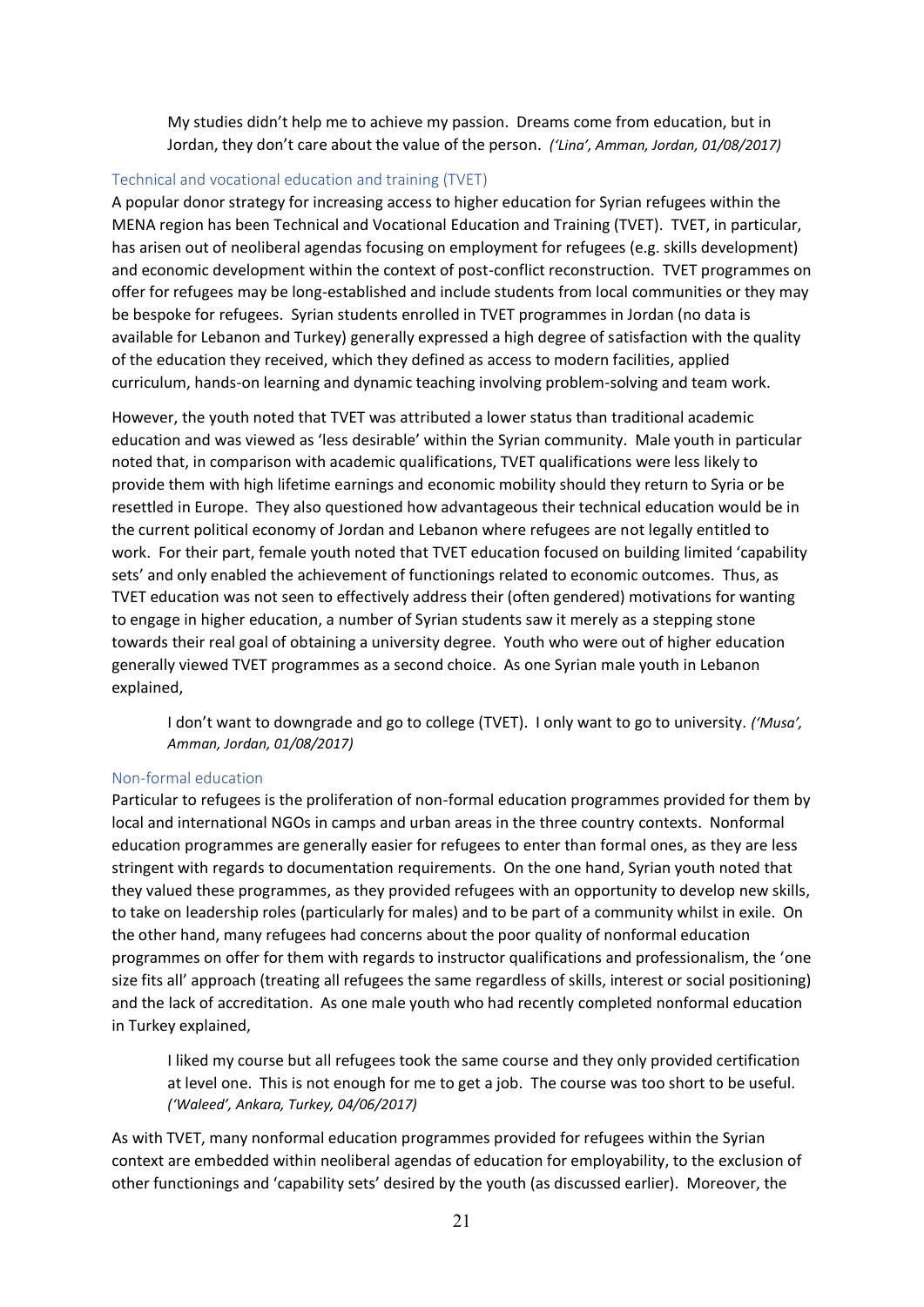youth noted how nonformal education programmes on offer for refugees often promoted employment paths based on gendered stereotypes (i.e. 'Childcare' courses for women). On the one hand, these programmes were developed in step with local cultural sensibilities. On the other hand, female refugees eager to develop new knowledge and skills were offered few options other than to comply with traditional gender norms.

# Adaptability of higher education opportunities

The war in Syria has posed unique challenges for donors and higher education providers in Jordan, Lebanon and Turkey, who have had to think creatively about how to provide enough quality higher education spaces for the thousands of young refugees waiting for such opportunities. In addition, they have had to strategize about how to best adapt these opportunities to the special needs of refugees. Two strategies achieving a lot of attention have been online learning and international scholarships.

### *Online learning*

Amongst donors, policymakers and practitioners, online learning has been seen as a kind of panacea to address the problem of the thousands of young refugees seeking higher education opportunities (Easton-Calabria and Omata 2018). Within the Syrian context, online learning programmes for refugees are generally provided by Western educational providers through asynchronous, synchronous or blended learning approaches (although there are also some local providers, such as *Edraak* in Jordan<sup>3</sup> ).

However, when asked to rank educational opportunities in terms of desirability, the vast majority of Syrian youth (both male and female) in all three country contexts said that their first choice would be to study at university, their second choice would be to study in a TVET college, and their last choice would be to study online. Some youth said that they would accept online learning if it were the only option available to them, whereas other youth said that they would not accept online learning programmes at all.

Some refugees acknowledged that online education permitted flexible learning and had the potential to expand educational access to marginalized groups (e.g. those who were housebound, women with small children, people with disabilities and those in fulltime work). Moreover, some refugees indicated that they could see the potential of online learning in limited contexts, such as for the study of Humanities and Social Science subjects and for certificate or diploma-level studies. Some youth also acknowledged that attitudes towards online learning were improving in Syrian society (particularly amongst the younger generation).

However, many refugees perceived online learning to be inferior to face-to-face learning. Some refugees assumed that online professors would be less competent than professors who taught at a "real university". Moreover, refugees generally bemoaned the fact that online credits and qualifications were often not recognized by local universities and employers. As one Syrian male youth out of higher education in Lebanon put it,

Online learning is not known in our community. We don't have examples of people who have studied online. It is not a serious diploma. We would need English skills. It is not an option for everyone. *('Hassan', Beirut, Lebanon, 02/07/2017)*

Amongst Syrian youth, reluctance towards online learning often had a gender dimension. Syrian males, in particular, were concerned about the potential of programmes delivered online to enable

<sup>3</sup> https://www.edraak.org/en/about-us/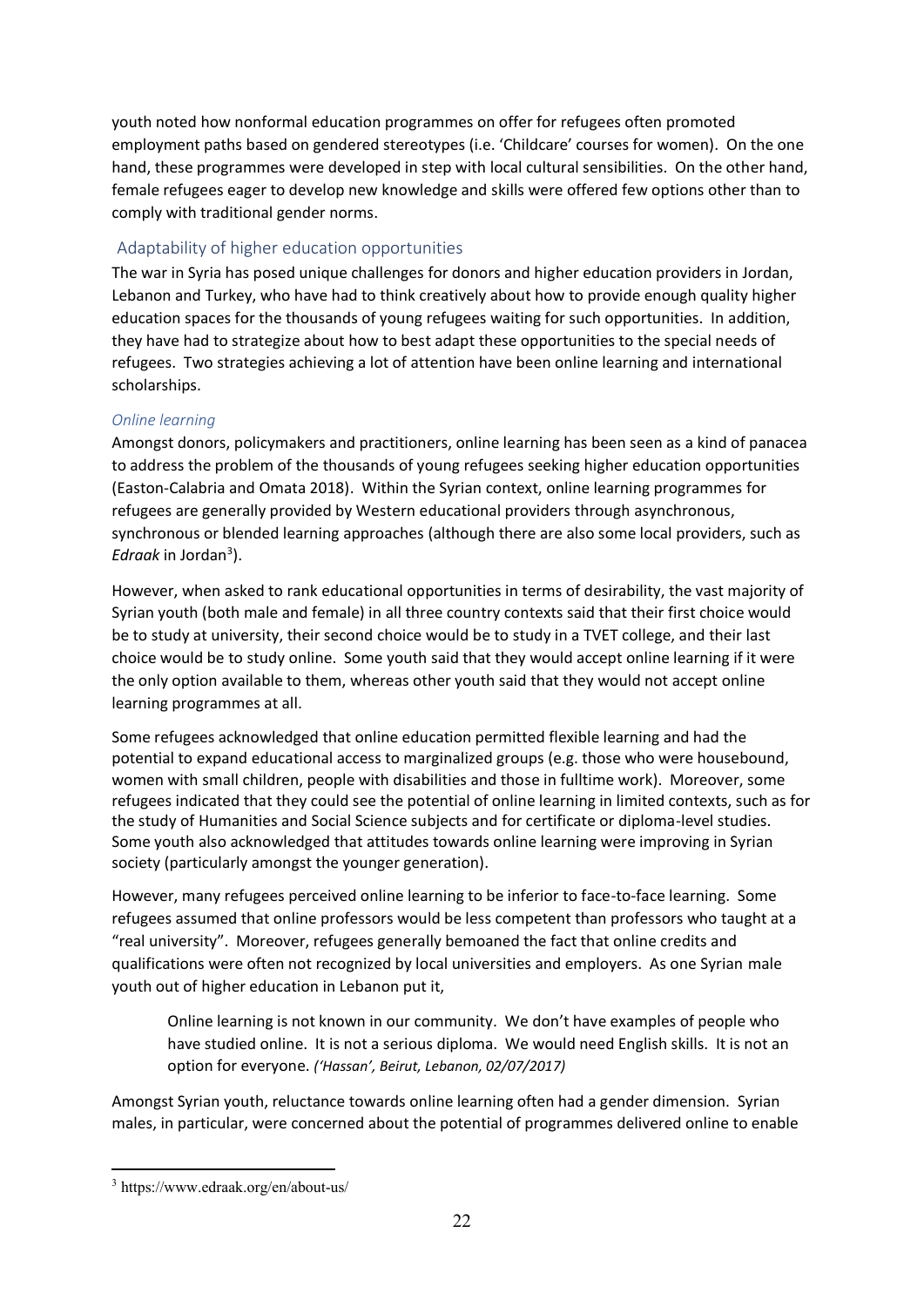them to achieve desired economic 'capability sets', including employability and economic mobility. As Syrian males primarily had economic motivations for wanting to pursue higher education, they felt that online learning did not meet their needs as it was inappropriate for the study of high status and financially lucrative degree programmes, such as Science, Engineering and Medicine, which required the mastery of technical equipment and lab work.

On the other hand, as most female refugees wanted to continue their education, at least in part, for social reasons (such as belonging to a local community, developing friendships and social networking), they said that they would have no motivation to study online (which has often been framed as sitting in front of a computer screen), as they would not be able to interact with classmates and make friends, and they would not be able to have personal contact with their professors. Female camp residents in Jordan had particular concerns about online learning, explaining how physically attending a university or college gave them reprieve from the psychological imprisonment of camp life. As one Syrian female student in Jordan said,

I prefer traditional education. Interactivity online is not like real 'face-to-face' interaction. It is not good, we need physical interaction. The professor can't get to know all students' needs and levels of achievement. We want to make friends. *('Nahed', Amman, Jordan, 01/08/2017)*

For the reasons stated above, both male and female refugees resident in camps in Jordan reported that they were willing to commute long distances to campus despite the fact that many had to wait in long lines to renew their camp exit/re-entry permits every 2 months.

The examples above illustrate how, in the interest of rapid expansion of higher education opportunities for Syrian refugees, donor strategies (focused on efficiency) have often been at odds with local perspectives and values. Moreover, individual refugees' desired functionings and 'capability sets' have often been subordinated in the interest of collective outcomes for refugees.

#### *International scholarships*

As local higher education institutions have become overwhelmed with the number of Syrian refugees seeking tertiary education opportunities in Jordan, Lebanon and Turkey, international scholarships for refugees to study abroad have become a key donor strategy employed to relieve the pressure. For their part, many male Syrian youth expressed a strong interest in receiving an international scholarship. For some of these youth, the attraction of an international scholarship was related to 'pull factors', such as the perceived superior quality of education in Europe, as well as increased opportunities to find work. There were also 'push' factors which encouraged male Syrian youth to want to leave Jordan and Lebanon in particular, such as restrictions on their movements, discrimination against Syrians and the difficult economic situation they had experienced in these countries.

Although most male refugees were eager to take up an international scholarship opportunity, a few male Syrian youth expressed hesitation at the thought of traveling abroad to study. Some youth were concerned about losing their refugee status or not being able to return to their country of asylum if they left. Others worried about having to "start again" in yet another new country. As one male youth explained, "If I go abroad, I will lose years of my life trying to learn a new language" *('Osama', Ankara, Turkey, 04/06/2017)*. A few male youth also said that they wanted to stay close to Syria to keep an eye on developments back in their homeland.

However, in contrast to male refugees, virtually all female youth said that they would not be able to accept an international scholarship. In some cases, female refugees themselves did not want to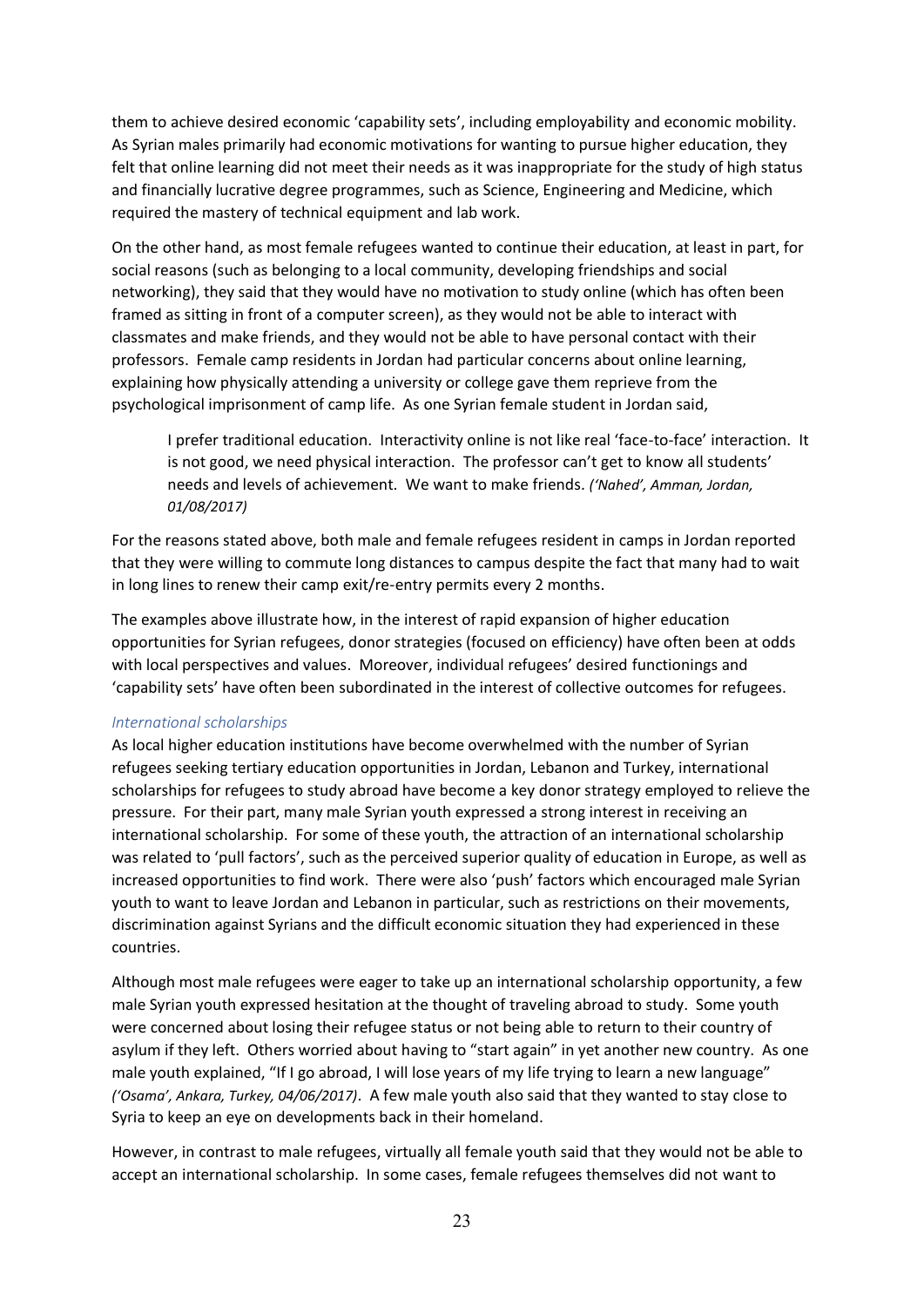travel abroad and leave their family and friends behind. Moreover, some female youth preferred to stay in the region due to reasons of cultural, religious and linguistic familiarity. As one female youth out of higher education in Jordan said,

I have established a life here, and I want to stay. The culture, religion and language are the same as in Syria. I would prefer to study here. *('Miriam', Mafraq, Jordan, 01/12/2017)*

However, the majority of female refugees stated that, even if they wanted to, they would not be able to travel abroad because they were responsible for taking care of their parents. Moreover, they could not travel alone without being accompanied by an acceptable male guardian, such as a husband or older brother. All female youth said that they would not travel abroad without their parents' or husband's approval. Reasons that they might not receive this approve included: safety concerns ("women can't protect themselves"), fears of discrimination against Muslims in Europe, fears that females may reject their culture and religion and remove the hijab, fears that foreign males might fall in love with them and compromise their honour, and community pressure to keep traditions (out of the 88 Syrian females interviewed for this research, 85 (97%) wore *hijab<sup>4</sup>* indicating adherence to local cultural/religious traditions).

On the one hand, some youth acknowledged that attitudes towards gender roles and relations were slowly changing in Syrian society as a result of the war. As one female youth in higher education in Jordan noted,

When Syria was secure, my parents wouldn't allow me to travel to another city to study, but now my parents will allow me to take a scholarship in Germany. The war has made our lives uncertain, and they want me to have the best opportunities for my future. *('Muna', Amman, Jordan, 01/09/2017)*

On the other hand, focus group discussions in all three countries revealed that most Syrian female youth supported the status quo (or were unwilling to resist against familial/cultural pressure) and did not question the ability of males to travel abroad alone when they could not. As one female youth explained,

Males will know how to manage it. Men are stronger intellectually, more capable and more resourceful. Girls might feel lonely and get dragged into something bad. She might fall in love with the wrong person. *('Noura', Amman, Jordan, 01/09/2017)*

Despite the concerns expressed by Syrian youth above, the vast majority of international scholarships on offer for refugees do not provide for accompanying family members. As international scholarships have been conceptualized by donors with reference to a male subject (with the assumption that female refugees would be willing and able to travel and live abroad alone), female refugees have been implicitly excluded from taking up international scholarships. This exemplifies how having equal access to resources (e.g. international scholarships) is not the same thing as having equal opportunity to benefit from them.

# **Conclusions**

Since the outbreak of the Syrian civil war in March 2011, donors and higher education providers have had to think creatively about how best to provide enough quality higher education spaces for the thousands of young refugees waiting for such opportunities in Jordan, Lebanon and Turkey. To meet the overwhelming demand, education providers have focused on 'efficiency' and employed

<sup>4</sup> head covering worn by devote Muslim women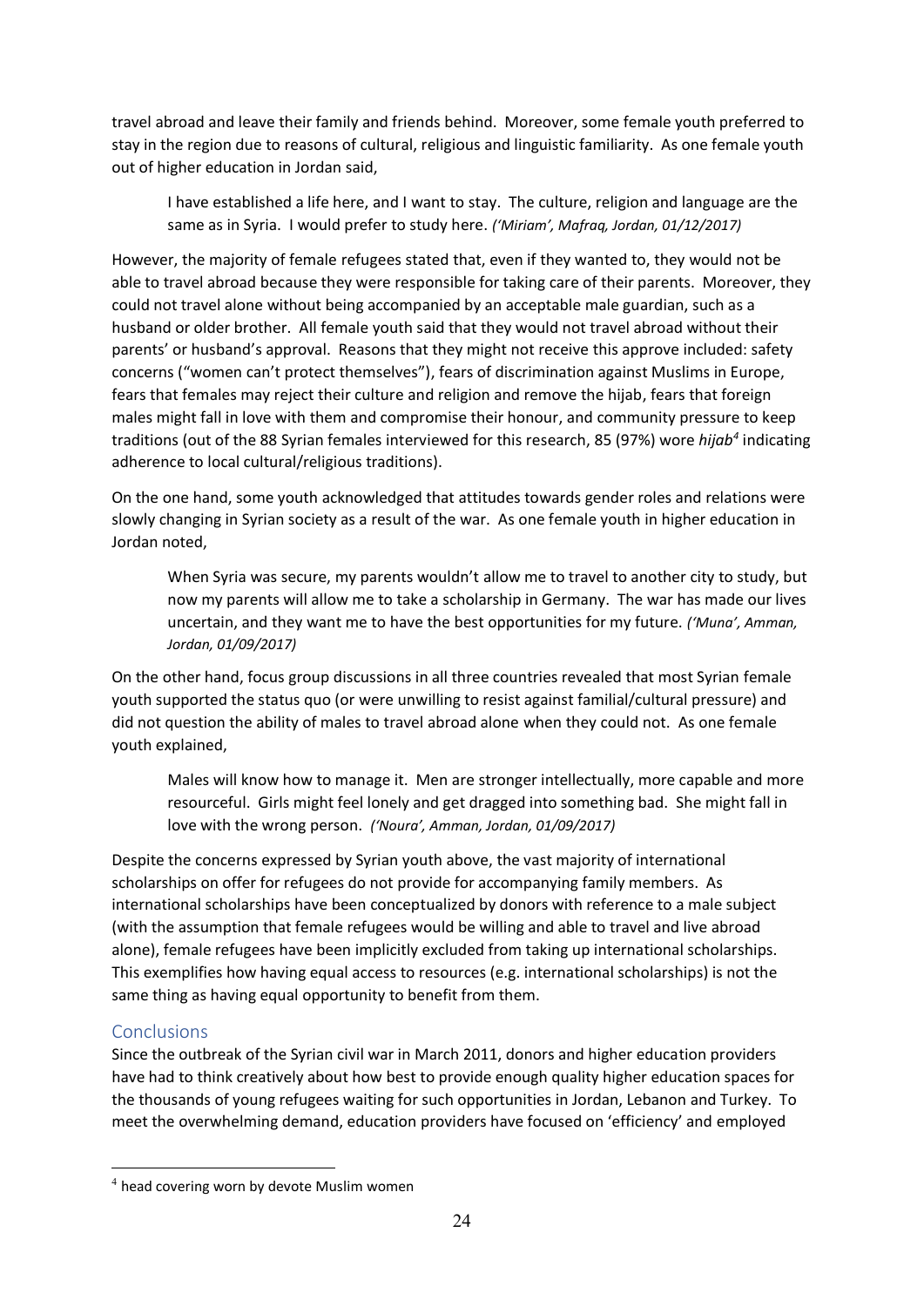strategies such as scholarships (both domestic and international), TVET, non-formal learning programmes and online learning. These strategies have increased the number of higher education places available for refugees in these countries, with scholarships being the main conversion factor that enables refugees to take up available higher education opportunities.

However, focus group interviews with Syrian youth in these contexts reveal that while these strategies have increased the availability of higher opportunities for refugees, concerns remain related to *accessibility* (direct and indirect barriers faced by particular groups of refugees in relation to accessing the higher education opportunities that are available to them – conversion factors), *acceptability* (how higher education can actually be of use to refugees, not only in seeking employment, but also in supporting their overall well-being and enabling them to achieve desired functionings) and *adaptability* (efforts of higher education systems, institutions and providers to promote inclusiveness and to be flexible towards the particular needs of refugees to enable them to turn education resources into capability sets). Due to structural and cultural issues, individual refugees differ in their ability to participate in education that is made available to them and to gain from it. In this way, equal availability of education resources is not the same thing as equal opportunity to benefit from them.

Moreover, refugee narratives indicate that individuals have different motivations for wanting to undertake higher education and that higher education serves both as a functioning (e.g. the capability of a refugee to attend higher education) as well as a conversion factor enabling them to achieve other possible functionings. Functionings achieved in and through higher education for refugees may be economic (e.g. employability prospects), intrinsic (e.g. personal fulfilment) or social (e.g. the ability to gain status within the eyes of the community; the ability to secure a good matrimonial match). Additionally, desired functionings are inflected by gender in complex and nuanced ways. This challenges the presumptions of many donors and education providers that, given the same opportunities and availability of higher education, all refugees will pursue and achieve the same functionings (e.g. higher education for the purpose of gaining employment outcomes). This has important implications for how higher education is approached for refugees (e.g. 'one size fits all').

Finally, donor agendas supportive of particular education strategies (e.g. TVET, online learning) and collective outcomes for refugees and communities (e.g. employment outcomes, post-conflict reconstruction) may actually be undermining refugees' agency and empowerment to make individual choices between different capability sets and functionings (e.g. intrinsic, social). Without an expansion of freedoms, the notion of higher education for refugees as an unquestioned force for good is put into question. This has important implications for how higher education for refugees is conceptualised and operationalised both within the Syrian context and more broadly.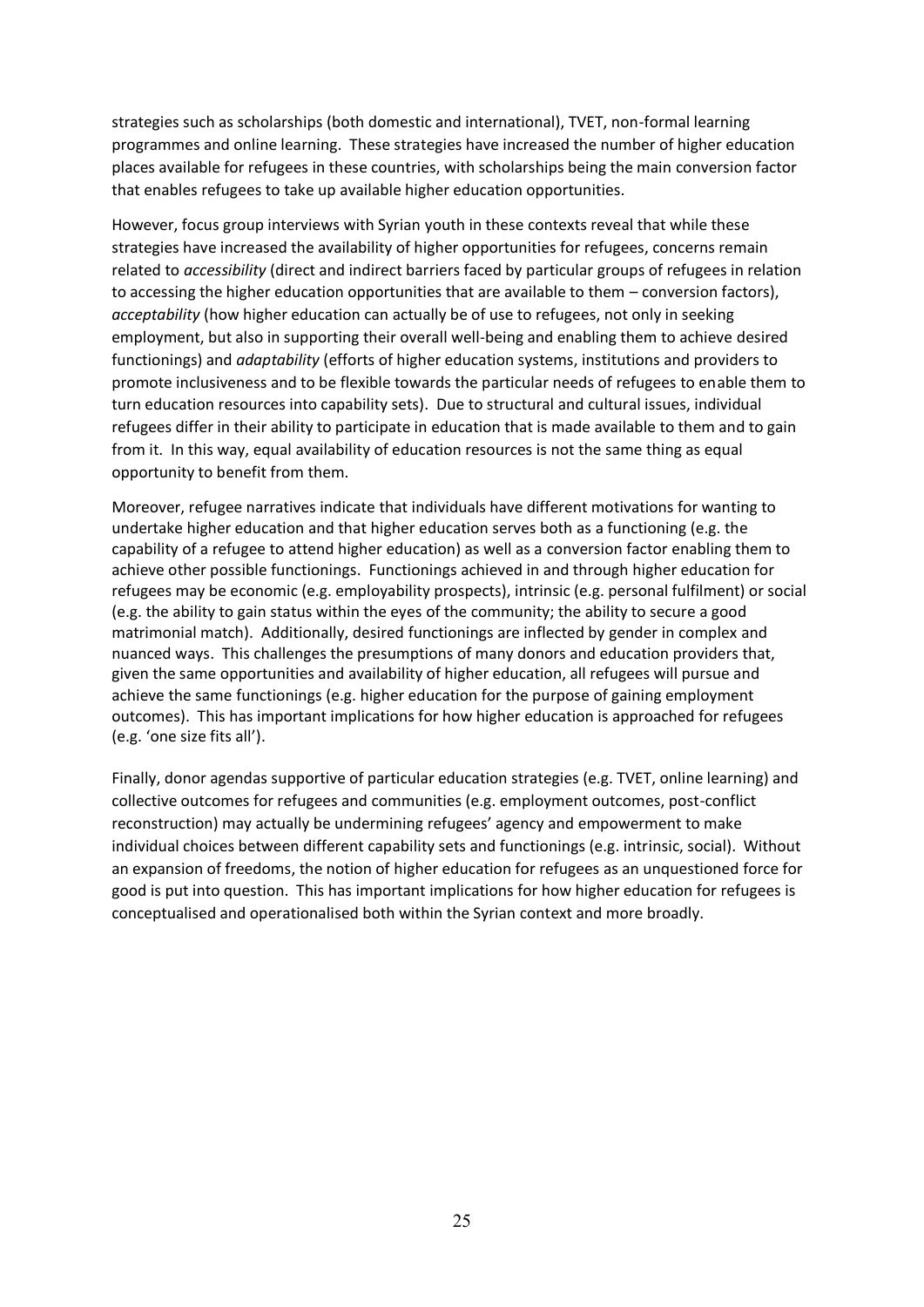# References

Ahmed, S. (1999). Home and Away: narratives of migration and estrangement. *International Journal of Cultural Studies* 2(3), pp. 329-347.

Aikman, S. and Unterhalter, E. (Eds.) (2005). Beyond access: Transforming policy and practice for gender equality in education. Oxford: Oxfam.

Al-Fattal, A. and Ayoubi, R. (2013). Student Needs and Motives When Attending a University: Exploring the Syrian Case. *Journal of Marketing for Higher Education*, 23(2), pp. 204–225.

Antonio, A. (2004). The Influence of Friendship Groups on Intellectual Self-confidence and Educational Aspiration in College. *Journal of Higher Education*, 75(4), pp. 446–471.

BBC. (2016). Turkey Islam: PM issues secular pledge on new constitution. Available at <http://www.bbc.co.uk/news/world-europe-36149201>

Brown, P. and Scase, R. (1994). *Higher Education and Corporate Realities: Class, Culture and the Decline of Graduate Career*. London: University College London.

Buckner, E. (2013). The Seeds of Discontent: Examining Youth Perceptions of Higher Education in Syria. *Comparative Education*, 49 (4), pp. 440–463.

Butler, J. (2008). *Sexual Politics, Social Change and the Power of the Performative*. Abingdon, Oxon: Routledge.

Central Intelligence Agency (CIA) (2017a). World Fact Book. Jordan. Available at <https://www.cia.gov/library/publications/the-world-factbook/geos/jo.html>

Central Intelligence Agency (CIA). (2017b). World Fact Book. Lebanon. Available at <https://www.cia.gov/library/publications/the-world-factbook/geos/le.html>

Central Intelligence Agency (CIA). (2017c). World Fact Book. Turkey. Available at <https://www.cia.gov/library/publications/the-world-factbook/geos/tu.html>

Chatty, D. (2016). Ensuring Quality Education for Young Refugees from Syria in Turkey, Northern Iraq/Kurdistan Region of Iraq (KRI), Lebanon and Jordan. Available at [https://www.rsc.ox.ac.uk/completed-projects/ensuring-quality-education-for-young-refugees-from](https://www.rsc.ox.ac.uk/completed-projects/ensuring-quality-education-for-young-refugees-from-syria)[syria](https://www.rsc.ox.ac.uk/completed-projects/ensuring-quality-education-for-young-refugees-from-syria)

Collier, T., Gilchrist, R., and Phillips, D. (2003). Who Plans to Go to University? Statistical Modelling of Potential Working-class Participants. *Educational Research and Evaluation*, 9(3), pp. 239–263.

DeJaeghere, J. and Wiger, N.P. (2013). Gender discourses in an NGO education project: Openings for transformation toward gender equality in Bangladesh. *International Journal of Educational Development*, 33, pp. 557-565.

Dhingra, R. (2016). Widening Access to Higher Education for Syrian Refugees. World University News. Issue No:404. Available at <http://www.universityworldnews.com/article.php?story=2016031020155838>

Dryden-Peterson, S. (2010). The Politics of Higher Education for Refugees in a Global Movement for Primary Education. *Refuge* 27(2), p. 10.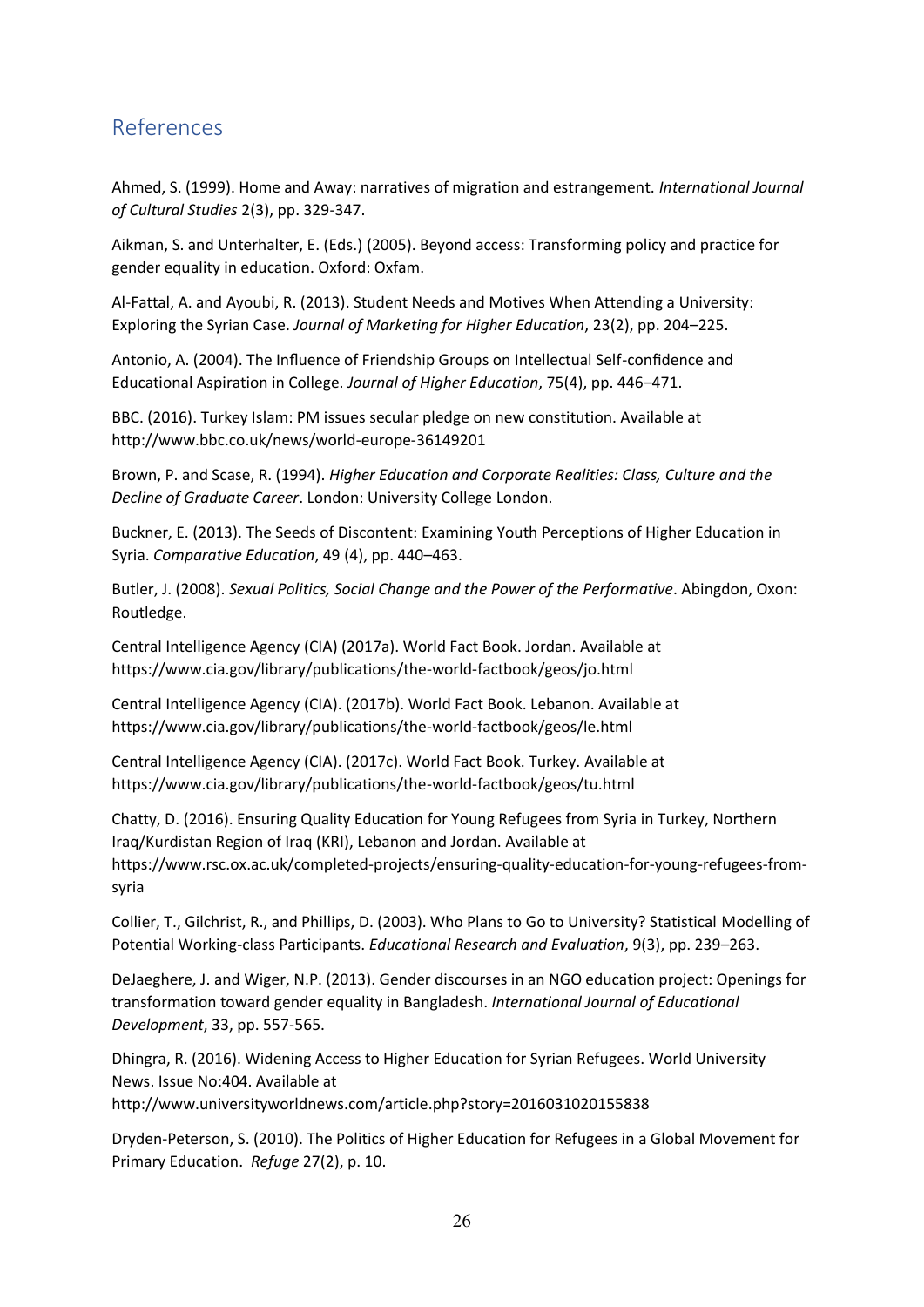Dunne, M., Durrani, N., Fincham, K. and Crossuard, B. (2017). *Troubling [Muslim Youth Identities:](http://sro.sussex.ac.uk/16399/)  [nation, religion, gender.](http://sro.sussex.ac.uk/16399/)* Basingstoke: Palgrave Macmillan.

Evan Easton-Calabria & Naohiko Omata (2018) Panacea for the refugee crisis? Rethinking the promotion of 'self-reliance' for refugees, *Third World Quarterly*, 39:8, pp. 1458-1474.

European Union (EU) (2016b). EU Regional Trust Fund in Response to the Syrian Crisis. Available at [http://ec.europa.eu/enlargement/neighbourhood/countries/syria/madad/20160526-ad-1st-board](http://ec.europa.eu/enlargement/neighbourhood/countries/syria/madad/20160526-ad-1st-board-he-ares.pdf)[he-ares.pdf](http://ec.europa.eu/enlargement/neighbourhood/countries/syria/madad/20160526-ad-1st-board-he-ares.pdf)

European Commission (EC). (2017). Turkey: refugee crisis factsheet. Available at [http://ec.europa.eu/echo/files/aid/countries/factsheets/turkey\\_syrian\\_crisis\\_en.pdf](http://ec.europa.eu/echo/files/aid/countries/factsheets/turkey_syrian_crisis_en.pdf)

Fincham, K. (2013). Constructions, Contradictions and Reconfigurations of 'Manhood' among Youth in Palestinian Camps in Lebanon. *International Journal of Educational Development*, 37: 48-56.

Foucault, M. (1977). *Discipline and Punish*. London, Tavistock.

Harris, C. (2004). Control and Subversion: Gender relations in Tajikistan. London: Pluto Press.

Human Rights Watch (2014). Not Welcome: Jordan's treatment of Palestinians escaping Syria. Available a[t https://www.hrw.org/report/2014/08/07/not-welcome/jordans-treatment-palestinians](https://www.hrw.org/report/2014/08/07/not-welcome/jordans-treatment-palestinians-escaping-syria)[escaping-syria](https://www.hrw.org/report/2014/08/07/not-welcome/jordans-treatment-palestinians-escaping-syria)

Hunt, F. 2008. Dropping Out From School: a cross-country review of the literature. CREATE Pathways to Access. Research Monograph no. 16. Brighton: University of Sussex.

Gandolfo, L. (2012). *Palestinians in Jordan: The Politics of Identity*. London: I.B.Tauris.

Giddens, A. (1991). *Modernity and self-identity*. Cambridge: Polity Press.

Government of Lebanon. Lebanon Crisis Response Plan 2017-2020. Available at [http://www.LCRP.gov.lb](http://www.lcrp.gov.lb/) and [http://data.unhcr.org/syrianrefugees/regional.php.](http://data.unhcr.org/syrianrefugees/regional.php)

Gumus, S. (2016). University World News: Syrian Refugees Need your Help. Available at <http://www.universityworldnews.com/article.php?story=20160315202959250>

International Monetary Fund (IMF). (2012). Youth Unemployment in the MENA Region: Determinants and Challenges.

Jazar, M. (2015). Safeguarding and Developing Higher Education in Syria and Lebanon. Lebanese Association for Scientific Research. Available at [http://laser-lb.org/about-us/lasers](http://laser-lb.org/about-us/lasers-reports/safeguarding-and-developing-higher-education-syria-lebanon)[reports/safeguarding-and-developing-higher-education-syria-lebanon](http://laser-lb.org/about-us/lasers-reports/safeguarding-and-developing-higher-education-syria-lebanon)

Jordan Ministry of Higher Education and Research (MoHE) (2015). Brief on Higher Education Sector in Jordan. Available at<http://www.mohe.gov.jo/en/pages/BriefMohe1.aspx>

Kabbani, N. (2009). Why Young Syrians Prefer Public Sector Jobs. Middle East Youth Initiative Policy Outlook. Available at<http://www.shababinclusion.org/content/document/detail/1319/>

Kabbani, N., and Kamel, N. (2009). Tapping into the Economic Potential of Young Syrians during a Time of Transition. In N. Dhillon and T. Yousef (eds.) Generation in Waiting The Unfulfilled Promise of Young People in the Middle East. Washington, DC: Brookings Institution Press, pp. 189–210.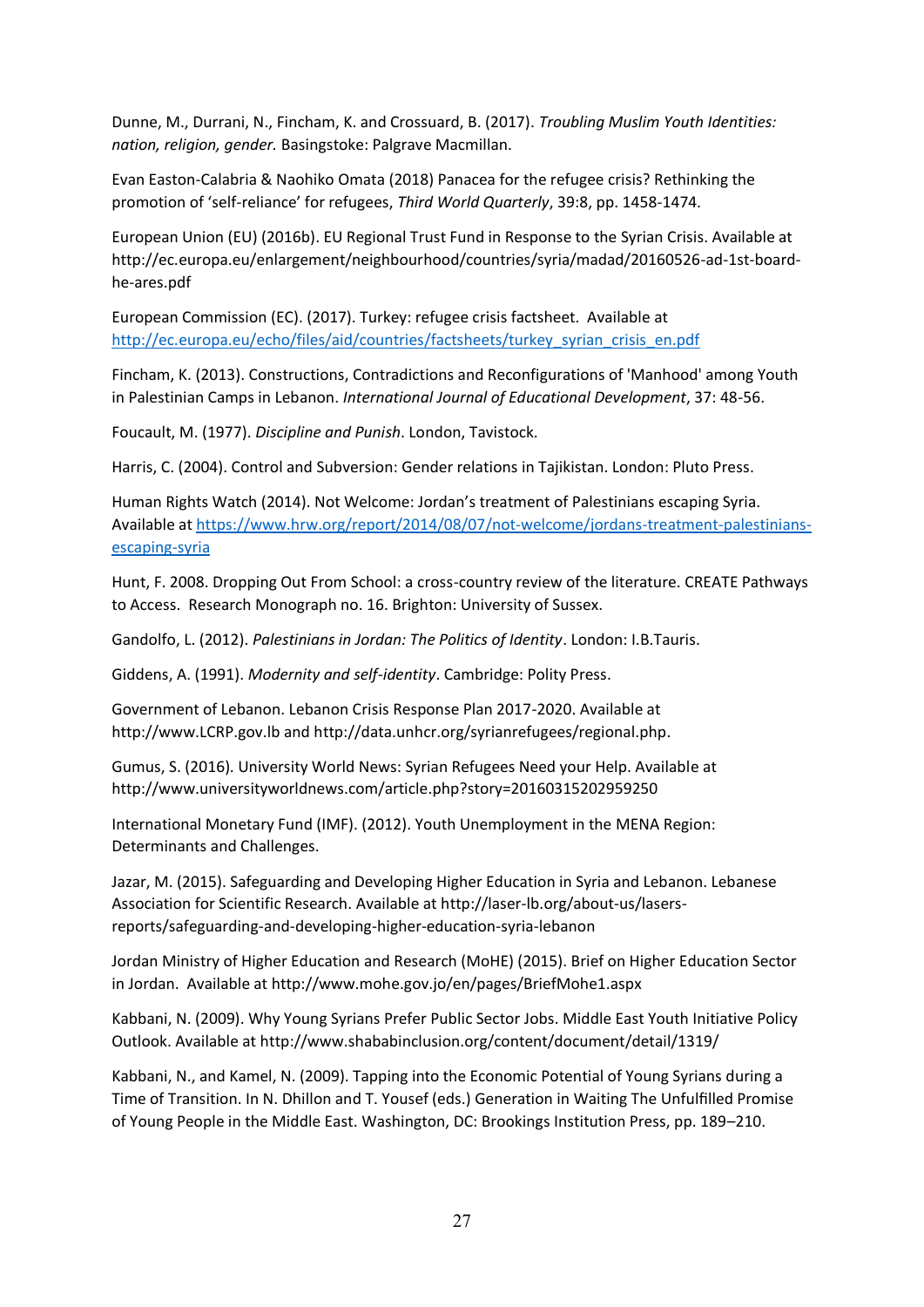Kingsley, P (2016) Fewer than 0.1% of Syrians in Turkey in line for work permits. Available at [https://www.theguardian.com/world/2016/apr/11/fewer-than-01-of-syrians-in-turkey-in-line-for](https://www.theguardian.com/world/2016/apr/11/fewer-than-01-of-syrians-in-turkey-in-line-for-work-permits)[work-permits](https://www.theguardian.com/world/2016/apr/11/fewer-than-01-of-syrians-in-turkey-in-line-for-work-permits)

Knell, Y. (2016). Jordanian reversal on Syrian work permits starts to bear fruit. BBC News. Available at:<http://www.bbc.co.uk/news/world-middle-east-37011859>

Migration Policy Centre (2016). Syrian Refugees: A Snapshot of the Crisis in the Middle East and Europe. European University Institute, Florence. Available at<http://syrianrefugees.eu/>

Mizikaci, F. (2006). Higher Education in Turkey. UNESCO-CEPES Monographs on Higher Education. Bucharest.

Mullen, A. (2009). Elite Destinations: Pathways to Attending an Ivy League University. *British Journal of Sociology of Education*, 30(1), pp. 15–27.

Nahas, C. (2009). Financing Higher Education in Lebanon. Paper presented at ERF Regional Conference on Financing Higher Education in Arab Countries, Amman, 17–18 June 2009.

Nusbaum, M. (2000). *Women and Human Development: The capabilitiesApproach*, Cambridge: Cambridge University Press.

Pasternak, R. (2005). Choice of Institution of Higher Education and Academic Expectations: The Impact of Cost-benefit Factors. *Teaching in Higher Education*, 10(2), pp. 189–201.

Rao, N. (2012). Aspiring for distinction: gendered educational choices in an Indian village. In *Migration, Education and Socio-Economic Mobility*. Oxon: Routledge.

Robeyns, I., 2003, Sen's capability Approach and Gender Inequality: Selecting Relevant 'capabilities', *Feminist Economics*, 9(2/3), pp. 61–92.

Saiti, A. and Prokopiadou, G. (2008). The Demand for Higher Education in Greece. *Journal of Further and Higher Education*, 30(3), pp. 285–296.

Sen, A. (1992). *Inequality Re-examined*. Oxford: Clarendon Press.

Sen, A. (1999). *Development as Freedom*. Oxford: Oxford University Press.

Sen, A. (2009). *The Idea of Justice*. Cambridge, MA: Harvard University Press.

Sheehy, I. (2014). Refugees Need Access to Higher Education. University World News. Issue No. 339. Available a[t http://www.universityworldnews.com/article.php?story=20141015204738526](http://www.universityworldnews.com/article.php?story=20141015204738526)

Sherab, D. and Kirk, K. (2016). Access to Higher Education for Refugees in Jordan. ARDD-Legal Aid. Available at

[http://reliefweb.int/sites/reliefweb.int/files/resources/access\\_to\\_higher\\_education\\_for\\_refugees\\_i](http://reliefweb.int/sites/reliefweb.int/files/resources/access_to_higher_education_for_refugees_in_jordan.pdf) [n\\_jordan.pdf](http://reliefweb.int/sites/reliefweb.int/files/resources/access_to_higher_education_for_refugees_in_jordan.pdf)

Sayed, Y., Morris, P. and Rao, N. (2011). Quality, diversity and lesson learning in international education. *Compare*, 41(3), pp. 307-310.

Street, R., Kabbani, N., and Al Oraibi, Y. (2006). Responding to Weak Labour Market Conditions Facing Youth: The Case of Syria. Conference on Youth in the Middle East and North Africa: Expanding Economic Prospects in Urban Areas, 1–28. Rabat, Morocco: The Arab Institute for Urban Development.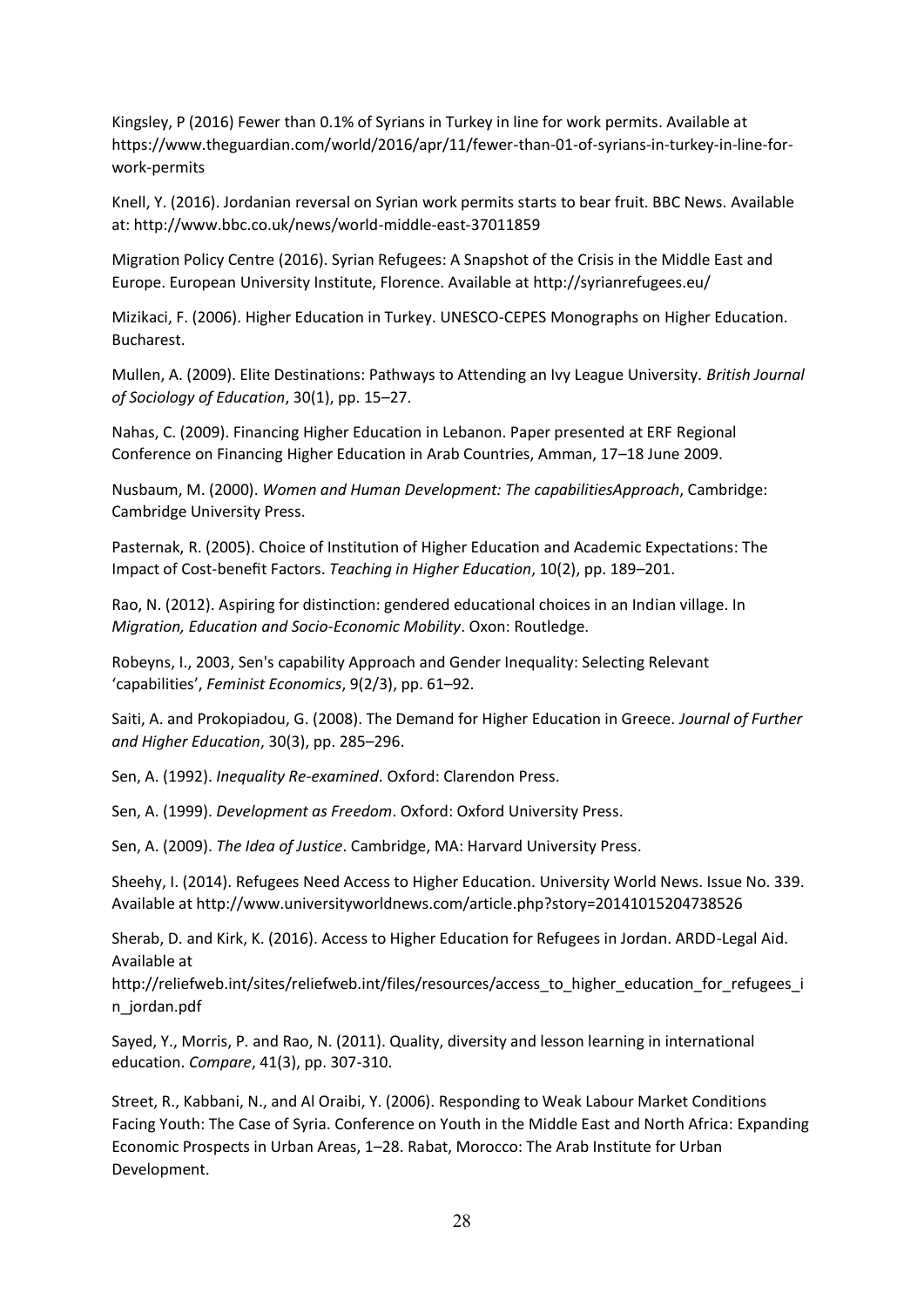Tomasevski, K. (2006). Human Rights Obligations: Making Education Available, Accessible, Acceptable and Adaptable. Right to Education Primers No.3. Sida. Available at [http://www.right-to](http://www.right-to-education.org/sites/right-to-education.org/files/resource-attachments/Tomasevski_Primer%203.pdf)[education.org/sites/right-to-education.org/files/resource-attachments/Tomasevski\\_Primer%203.pdf](http://www.right-to-education.org/sites/right-to-education.org/files/resource-attachments/Tomasevski_Primer%203.pdf)

Townsend, B. (2003). The Two-Year College as a First Choice, Second Choice Institution for Baccalaureate-degree Holders. *Community College Journal of Research and Practice*, 27(4), pp. 273– 288.

UNESCO (2011). The Hidden Crisis: Armed Conflict and Education. Global Monitoring Report.

UNESCO (2015). Bridging Learning Gaps for the Youth: UNESCO Education Response to the Syria Crisis. Available at [https://www.cois.org/uploaded/Blog/Jane-Rufugee-](https://www.cois.org/uploaded/Blog/Jane-Rufugee-Crisis/UNESCO_EDUCATION_SECTOR_Response_to_the_Syrian_Crisis_in_Jordan,_November_2013.pdf)[Crisis/UNESCO\\_EDUCATION\\_SECTOR\\_Response\\_to\\_the\\_Syrian\\_Crisis\\_in\\_Jordan,\\_November\\_2013.](https://www.cois.org/uploaded/Blog/Jane-Rufugee-Crisis/UNESCO_EDUCATION_SECTOR_Response_to_the_Syrian_Crisis_in_Jordan,_November_2013.pdf) [pdf](https://www.cois.org/uploaded/Blog/Jane-Rufugee-Crisis/UNESCO_EDUCATION_SECTOR_Response_to_the_Syrian_Crisis_in_Jordan,_November_2013.pdf)

UNHCR (2016). A Baseline Document for the Development of a UNHCR Operational Guidance Note on: Establishing Higher Education Scholarship Schemes as a Pathway of Admission for Refugees to Europe.

UNHCR (2020). Syria Regional Refugee Response: Inter-agency Information Sharing Portal. Available at<https://data.unhcr.org/syrianrefugees/country.php?id=107>

UNRWA (2020). Where we work. Available at<https://www.unrwa.org/where-we-work>

Vaugh, R. (2007). Measuring 'capabilities': An Example from Girl's Schooling. In Unterhalter, E. and Walker, M. (eds), Sen's capability Approach and Social Justice in Education, pp. 109-130, Basingstoke: Palgrave Macmillan.

Wana Institute (2017). Higher Education Opportunities Available to Refugee from Syria.

Ward, S. (2014). What's Happening to Syria's Students During the Conflict? Available at [https://www.britishcouncil.org/voices-magazine/whats-happening-to-syrias-students-during-the](https://www.britishcouncil.org/voices-magazine/whats-happening-to-syrias-students-during-the-conflict)[conflict](https://www.britishcouncil.org/voices-magazine/whats-happening-to-syrias-students-during-the-conflict)

Watenpaugh, K.D., Fricke, A. and Seigel, T. (2013). Uncounted and Unacknowledged: Syria's Refugee University Students and Academics in Jordan. A joint project of the UC Davis Human Rights Initiative and the Institute of International Education. Available a[t http://www.iie.org/Research-and-](http://www.iie.org/Research-and-Publications/Publications-and-Reports/IIE-Bookstore/Uncounted-And-Unacknowledged-Syrias-Refugee-University-Students-And-Academics-In-Jordan#.WKR_VvmLQ2w)[Publications/Publications-and-Reports/IIE-Bookstore/Uncounted-And-Unacknowledged-Syrias-](http://www.iie.org/Research-and-Publications/Publications-and-Reports/IIE-Bookstore/Uncounted-And-Unacknowledged-Syrias-Refugee-University-Students-And-Academics-In-Jordan#.WKR_VvmLQ2w)[Refugee-University-Students-And-Academics-In-Jordan#.WKR\\_VvmLQ2w](http://www.iie.org/Research-and-Publications/Publications-and-Reports/IIE-Bookstore/Uncounted-And-Unacknowledged-Syrias-Refugee-University-Students-And-Academics-In-Jordan#.WKR_VvmLQ2w)

Watenpaugh, K.D., Fricke, A. and King, J.R. (2014a). The War Follows Them: Syrian University Students and Scholars in Lebanon. International Institute of Education. UC Davis. Available at [http://www.iie.org/Research-and-Publications/Publications-and-Reports/IIE-Bookstore/The-War-](http://www.iie.org/Research-and-Publications/Publications-and-Reports/IIE-Bookstore/The-War-Follows-Them-Syrian-University-Students-And-Scholars-In-Lebanon#.WKR7HfmLQ2w)[Follows-Them-Syrian-University-Students-And-Scholars-In-Lebanon#.WKR7HfmLQ2w](http://www.iie.org/Research-and-Publications/Publications-and-Reports/IIE-Bookstore/The-War-Follows-Them-Syrian-University-Students-And-Scholars-In-Lebanon#.WKR7HfmLQ2w)

Watenpaugh, K.D., Fricke, A. and King, J.R. (2014b). We Will Stop Here and Go No Further: Syrian University Students and Scholars in Turkey. International Institute of Education. UC Davis. Available at [file:///C:/Users/kathleen/Downloads/We-Will-Stop-Here-And-Go-No-Further-Syrian-University-](file:///C:/Users/kathleen/Downloads/We-Will-Stop-Here-And-Go-No-Further-Syrian-University-Students-And-Scholars-In-Turkey-002%20(1).pdf)[Students-And-Scholars-In-Turkey-002%20\(1\).pdf](file:///C:/Users/kathleen/Downloads/We-Will-Stop-Here-And-Go-No-Further-Syrian-University-Students-And-Scholars-In-Turkey-002%20(1).pdf)

World Bank (2016). Country Data. Available at<http://data.worldbank.org/country>

Woodward, K. (ed) (1997). *Identity and Difference*. London, Sage.